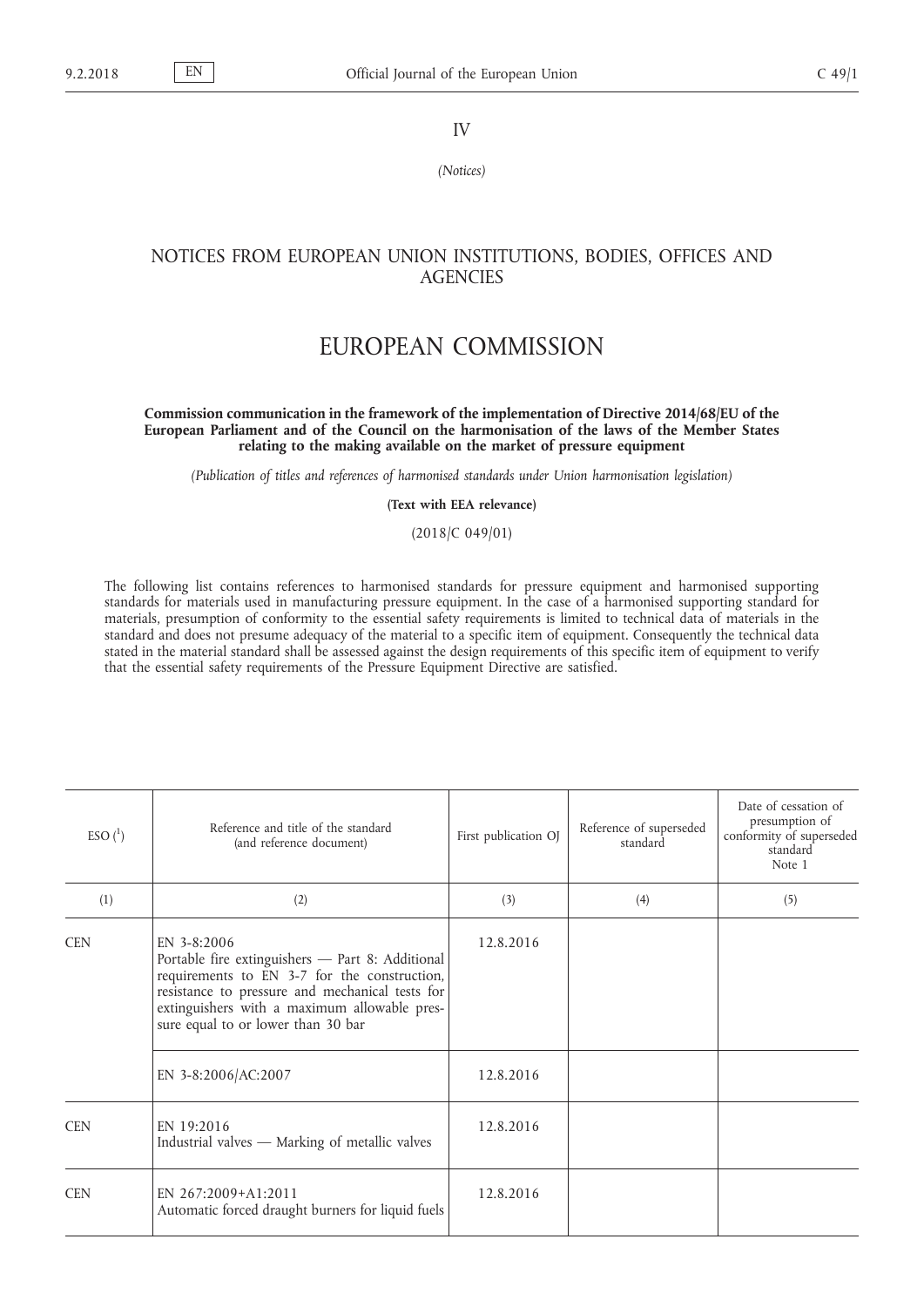| (1)        | (2)                                                                                                                                                                           | (3)        | (4)                                     | (5)                               |
|------------|-------------------------------------------------------------------------------------------------------------------------------------------------------------------------------|------------|-----------------------------------------|-----------------------------------|
| <b>CEN</b> | EN 334:2005+A1:2009<br>Gas pressure regulators for inlet pressures up to<br>100 <sub>bar</sub>                                                                                | 12.8.2016  |                                         |                                   |
| <b>CEN</b> | EN 378-2:2016<br>Refrigerating systems and heat pumps - Safety<br>and environmental requirements - Part 2: De-<br>sign, construction, testing, marking and docu-<br>mentation | 17.11.2017 | EN 378-2:2008<br>$+A2:2012$<br>Note 2.1 | The date of this pub-<br>lication |
| <b>CEN</b> | EN 593:2009+A1:2011<br>Industrial valves - Metallic butterfly valves                                                                                                          | 12.8.2016  |                                         |                                   |
| <b>CEN</b> | EN 676:2003+A2:2008<br>Automatic forced draught burners for gaseous<br>fuels                                                                                                  | 12.8.2016  |                                         |                                   |
|            | EN 676:2003+A2:2008/AC:2008                                                                                                                                                   | 12.8.2016  |                                         |                                   |
| <b>CEN</b> | EN 764-4:2014<br>Pressure equipment - Part 4: Establishment of<br>technical delivery conditions for metallic mater-<br>ials                                                   | 12.8.2016  |                                         |                                   |
| <b>CEN</b> | EN 764-5:2014<br>Pressure equipment - Part 5: Inspection doc-<br>umentation of metallic materials and compliance<br>with the material specification                           | 12.8.2016  |                                         |                                   |
| <b>CEN</b> | EN 764-7:2002<br>Pressure equipment - Part 7: Safety systems for<br>unfired pressure equipment                                                                                | 12.8.2016  |                                         |                                   |
|            | EN 764-7:2002/AC:2006                                                                                                                                                         | 12.8.2016  |                                         |                                   |
| <b>CEN</b> | EN 1057:2006+A1:2010<br>Copper and copper alloys - Seamless, round<br>copper tubes for water and gas in sanitary and<br>heating applications                                  | 12.8.2016  |                                         |                                   |
| <b>CEN</b> | EN 1092-1:2007+A1:2013<br>Flanges and their joints - Circular flanges for<br>pipes, valves, fittings and accessories, PN desig-<br>nated - Part 1: Steel flanges              | 12.8.2016  |                                         |                                   |
| <b>CEN</b> | EN 1092-3:2003<br>Flanges and their joints - Circular flanges for<br>pipes, valves, fittings and accessories, PN desig-<br>nated - Part 3: Copper alloy flanges               | 12.8.2016  |                                         |                                   |
|            | EN 1092-3:2003/AC:2007                                                                                                                                                        | 12.8.2016  |                                         |                                   |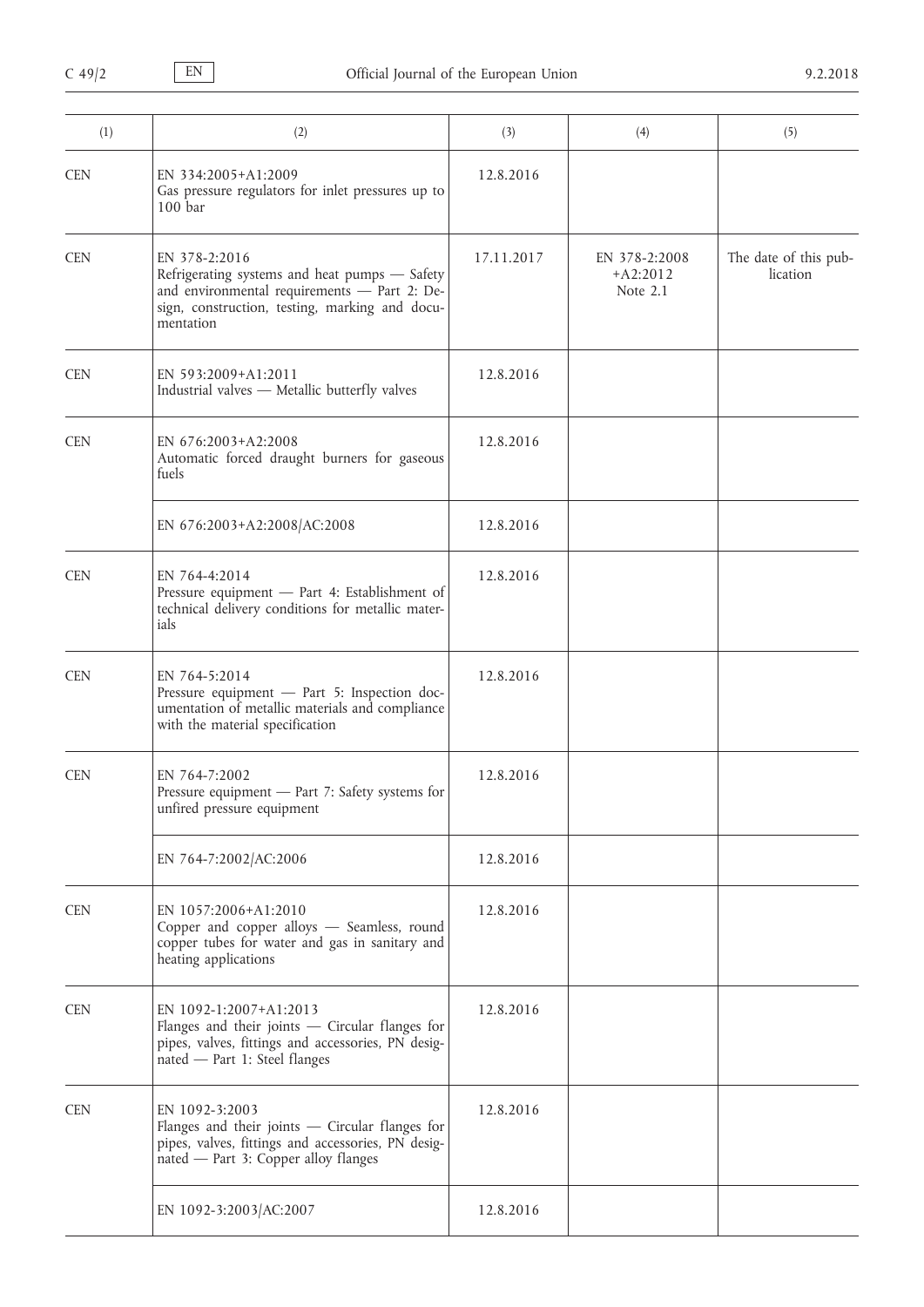| (1)        | (2)                                                                                                                                                                  | (3)       | (4)    | (5) |
|------------|----------------------------------------------------------------------------------------------------------------------------------------------------------------------|-----------|--------|-----|
| <b>CEN</b> | EN 1092-4:2002<br>Flanges and their joints $-$ Circular flanges for<br>pipes, valves, fittings and accessories, PN desig-<br>nated - Part 4: Aluminium alloy flanges | 12.8.2016 |        |     |
| <b>CEN</b> | EN 1171:2015<br>Industrial valves - Cast iron gate valves                                                                                                            | 12.8.2016 |        |     |
| <b>CEN</b> | EN 1252-2:2001<br>Cryogenic vessels - Materials - Part 2: Tough-<br>ness requirements for temperatures between -<br>80 °C and - 20 °C                                | 12.8.2016 |        |     |
| <b>CEN</b> | EN 1349:2009<br>Industrial process control valves                                                                                                                    | 12.8.2016 |        |     |
| <b>CEN</b> | EN 1515-4:2009<br>Flanges and their joints - Bolting - Part 4:<br>Selection of bolting for equipment subject to the<br>Pressure Equipment Directive 97/23/EC         | 12.8.2016 |        |     |
| <b>CEN</b> | EN 1562:2012<br>Founding - Malleable cast irons                                                                                                                      | 12.8.2016 |        |     |
| <b>CEN</b> | EN 1563:2011<br>Founding - Spheroidal graphite cast irons                                                                                                            | 12.8.2016 |        |     |
| <b>CEN</b> | EN 1564:2011<br>Founding - Ausferritic spheroidal graphite cast<br>irons                                                                                             | 12.8.2016 |        |     |
| <b>CEN</b> | EN 1591-1:2013<br>Flanges and their joints - Design rules for<br>gasketed circular flange connections - Part 1:<br>Calculation                                       | 12.8.2016 |        |     |
| <b>CEN</b> | EN 1626:2008<br>Cryogenic vessels - Valves for cryogenic service                                                                                                     | 12.8.2016 |        |     |
| <b>CEN</b> | EN 1653:1997<br>Copper and copper alloys - Plate, sheet and<br>circles for boilers, pressure vessels and hot water<br>storage units                                  | 12.8.2016 |        |     |
|            | EN 1653:1997/A1:2000                                                                                                                                                 | 12.8.2016 | Note 3 |     |
| <b>CEN</b> | EN 1759-3:2003<br>Flanges and their joints - Circular flanges for<br>pipes, valves, fittings and accessories, Class<br>designated - Part 3: Copper alloy flanges     | 12.8.2016 |        |     |
|            | EN 1759-3:2003/AC:2004                                                                                                                                               | 12.8.2016 |        |     |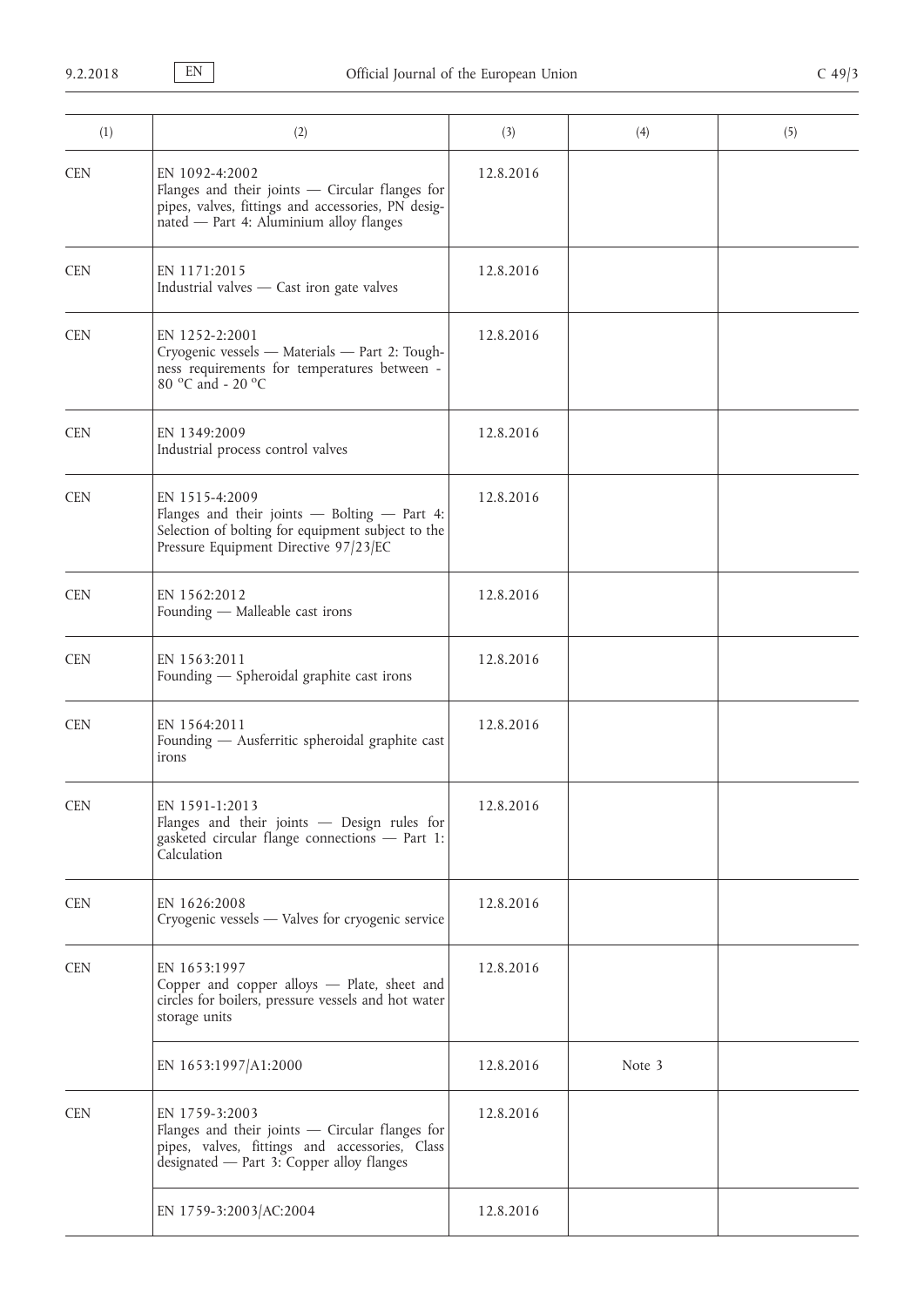| (1)        | (2)                                                                                                                                                                                                                                                                                    | (3)       | (4) | (5) |
|------------|----------------------------------------------------------------------------------------------------------------------------------------------------------------------------------------------------------------------------------------------------------------------------------------|-----------|-----|-----|
| <b>CEN</b> | EN 1759-4:2003<br>Flanges and their joint $-$ Circular flanges for<br>pipes, valves, fittings and accessories, class<br>designated - Part 4: Aluminium alloy flanges                                                                                                                   | 12.8.2016 |     |     |
| <b>CEN</b> | EN 1797:2001<br>Cryogenic vessels - Gas/material compatibility                                                                                                                                                                                                                         | 12.8.2016 |     |     |
| <b>CEN</b> | EN 1866-2:2014<br>Mobile fire extinguishers - Part 2: Requirements<br>for the construction, pressure resistance and<br>mechanical tests for extinguishers, with a max-<br>imum allowable pressure equal to or lower than<br>30 bar, which comply with the requirements of<br>EN 1866-1 | 12.8.2016 |     |     |
| <b>CEN</b> | EN 1866-3:2013<br>Mobile fire extinguishers - Part 3: Requirements<br>for the assembly, construction and pressure<br>resistance of CO2 extinguishers which comply<br>with the requirements of EN 1866-1                                                                                | 12.8.2016 |     |     |
| <b>CEN</b> | EN 1983:2013<br>Industrial valves - Steel ball valves                                                                                                                                                                                                                                  | 12.8.2016 |     |     |
| <b>CEN</b> | EN 1984:2010<br>Industrial valves - Steel gate valves                                                                                                                                                                                                                                  | 12.8.2016 |     |     |
| <b>CEN</b> | EN ISO 4126-1:2013<br>Safety devices for protection against excessive<br>pressure - Part 1: Safety valves (ISO 4126-<br>1:2013                                                                                                                                                         | 12.8.2016 |     |     |
| <b>CEN</b> | EN ISO 4126-3:2006<br>Safety devices for protection against excessive<br>pressure - Part 3: Safety valves and bursting disc<br>safety devices in combination (ISO 4126-3:2006)                                                                                                         | 12.8.2016 |     |     |
| <b>CEN</b> | EN ISO 4126-4:2013<br>Safety devices for protection against excessive<br>pressure - Part 4: Pilot-operated safety valves<br>$(ISO 4126-4:2013)$                                                                                                                                        | 12.8.2016 |     |     |
| <b>CEN</b> | EN ISO 4126-5:2013<br>Safety devices for protection against excessive<br>pressure - Part 5: Controlled safety pressure<br>relief systems (CSPRS) (ISO 4126-5:2013)                                                                                                                     | 12.8.2016 |     |     |
| <b>CEN</b> | EN ISO 4126-7:2013<br>Safety devices for protection against excessive<br>pressure - Part 7: Common data (ISO 4126-<br>7:2013                                                                                                                                                           | 12.8.2016 |     |     |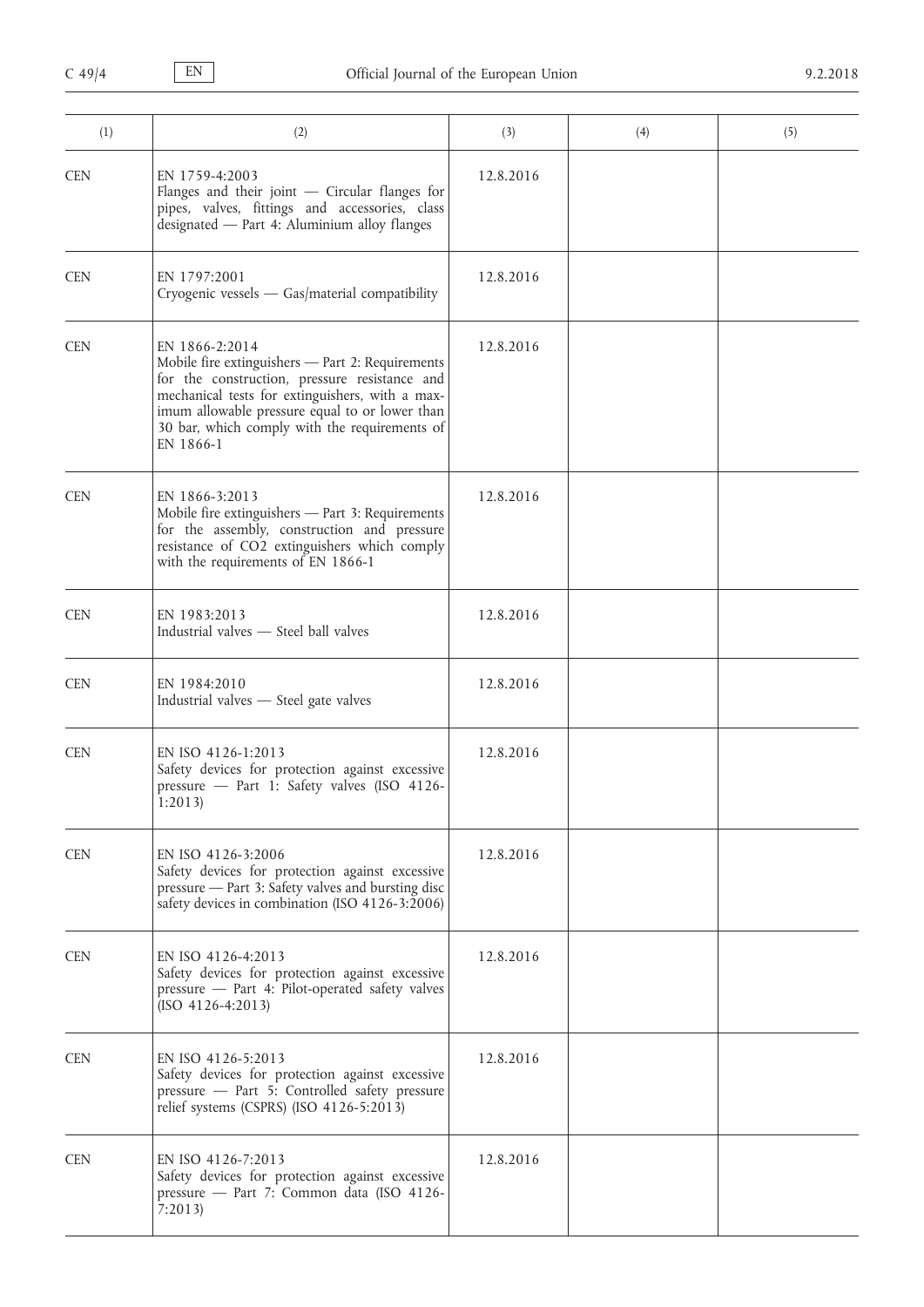| (1)        | (2)                                                                                                                                                               | (3)                              | (4)                                       | (5)                               |
|------------|-------------------------------------------------------------------------------------------------------------------------------------------------------------------|----------------------------------|-------------------------------------------|-----------------------------------|
| <b>CEN</b> | EN ISO 9606-1:2017<br>Qualification testing of welders - Fusion weld-<br>ing - Part 1: Steels (ISO 9606-1:2012 including<br>Cor 1:2012 and Cor 2:2013)            | This is the first<br>publication | EN ISO 9606-1:2013<br>Note $2.1$          | 28.2.2018                         |
| <b>CEN</b> | EN ISO 9606-2:2004<br>Qualification test of welders - Fusion welding -<br>Part 2: Aluminium and aluminium alloys (ISO<br>9606-2:2004)                             | 12.8.2016                        |                                           |                                   |
| <b>CEN</b> | EN ISO 9606-3:1999<br>Approval testing of welders - Fusion welding -<br>Part 3: Copper and copper alloys (ISO 9606-<br>3:1999                                     | 12.8.2016                        |                                           |                                   |
| <b>CEN</b> | EN ISO 9606-4:1999<br>Approval testing of welders - Fusion welding -<br>Part 4: Nickel and nickel alloys (ISO 9606-<br>4:1999)                                    | 12.8.2016                        |                                           |                                   |
| <b>CEN</b> | EN ISO 9606-5:2000<br>Approval testing of welders - Fusion welding -<br>Part 5: Titanium and titanium alloys, zirconium<br>and zirconium alloys (ISO 9606-5:2000) | 12.8.2016                        |                                           |                                   |
| <b>CEN</b> | EN ISO 9712:2012<br>Non-destructive testing - Qualification and<br>certification of NDT personnel (ISO 9712:2012)                                                 | 12.8.2016                        |                                           |                                   |
| <b>CEN</b> | EN 10028-1:2017<br>Flat products made of steels for pressure<br>purposes - Part 1: General requirements                                                           | This is the first<br>publication | EN 10028-1:2007<br>$+A1:2009$<br>Note 2.1 | The date of this pub-<br>lication |
| <b>CEN</b> | EN 10028-2:2017<br>Flat products made of steels for pressure<br>purposes - Part 2: Non-alloy and alloy steels<br>with specified elevated temperature properties   | This is the first<br>publication | EN 10028-2:2009<br>Note $2.1$             | The date of this pub-<br>lication |
| <b>CEN</b> | EN 10028-3:2017<br>Flat products made of steels for pressure<br>purposes - Part 3: Weldable fine grain steels,<br>normalized                                      | This is the first<br>publication | EN 10028-3:2009<br>Note $2.1$             | The date of this pub-<br>lication |
| <b>CEN</b> | EN 10028-4:2017<br>Flat products made of steels for pressure<br>purposes - Part 4: Nickel alloy steels with<br>specified low temperature properties               | This is the first<br>publication | EN 10028-4:2009<br>Note $2.1$             | The date of this pub-<br>lication |
| <b>CEN</b> | EN 10028-5:2017<br>Flat products made of steels for pressure<br>purposes - Part 5: Weldable fine grain steels,<br>thermomechanically rolled                       | This is the first<br>publication | EN 10028-5:2009<br>Note $2.1$             | The date of this pub-<br>lication |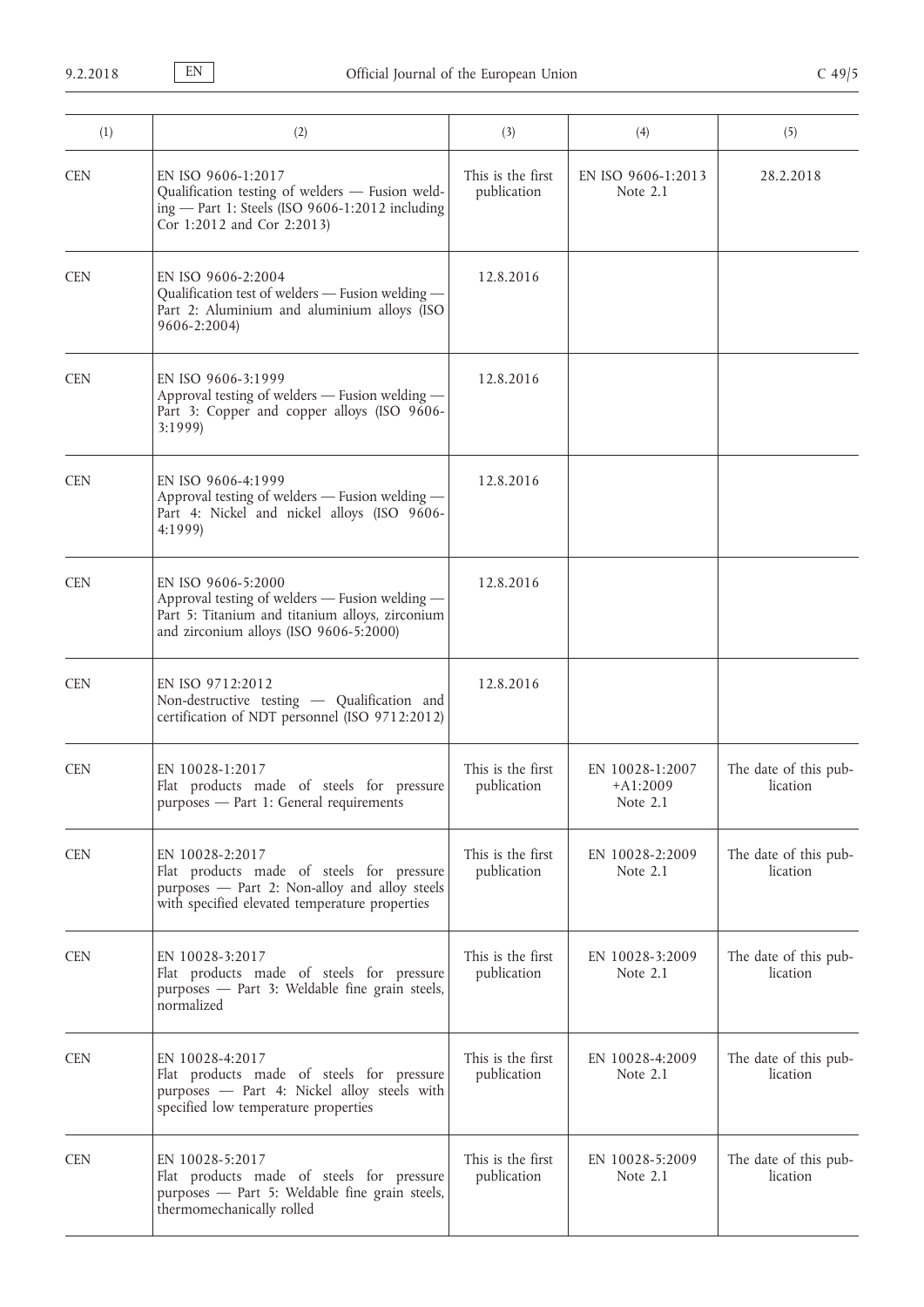| (1)        | (2)                                                                                                                                                                                             | (3)                              | (4)                           | (5)                               |
|------------|-------------------------------------------------------------------------------------------------------------------------------------------------------------------------------------------------|----------------------------------|-------------------------------|-----------------------------------|
| <b>CEN</b> | EN 10028-6:2017<br>Flat products made of steels for pressure<br>purposes - Part 6: Weldable fine grain steels,<br>quenched and tempered                                                         | This is the first<br>publication | EN 10028-6:2009<br>Note 2.1   | The date of this pub-<br>lication |
| <b>CEN</b> | EN 10028-7:2016<br>Flat products made of steels for pressure<br>purposes - Part 7: Stainless steels                                                                                             | 17.11.2017                       | EN 10028-7:2007<br>Note $2.1$ | The date of this pub-<br>lication |
| <b>CEN</b> | EN 10204:2004<br>Metallic products - Types of inspection docu-<br>ments                                                                                                                         | 12.8.2016                        |                               |                                   |
| <b>CEN</b> | EN 10213:2007+A1:2016<br>Steel castings for pressure purposes                                                                                                                                   | 12.8.2016                        |                               |                                   |
| <b>CEN</b> | EN 10216-1:2013<br>Seamless steel tubes for pressure purposes -<br>Technical delivery conditions - Part 1: Non-alloy<br>steel tubes with specified room temperature<br>properties               | 12.8.2016                        |                               |                                   |
| <b>CEN</b> | EN 10216-2:2013<br>Seamless steel tubes for pressure purposes -<br>Technical delivery conditions - Part 2: Non-alloy<br>and alloy steel tubes with specified elevated<br>temperature properties | 12.8.2016                        |                               |                                   |
| <b>CEN</b> | EN 10216-3:2013<br>Seamless steel tubes for pressure purposes -<br>Technical delivery conditions - Part 3: Alloy fine<br>grain steel tubes                                                      | 12.8.2016                        |                               |                                   |
| <b>CEN</b> | EN 10216-4:2013<br>Seamless steel tubes for pressure purposes -<br>Technical delivery conditions - Part 4: Non-alloy<br>and alloy steel tubes with specified low tempera-<br>ture properties    | 12.8.2016                        |                               |                                   |
| <b>CEN</b> | EN 10216-5:2013<br>Seamless steel tubes for pressure purposes -<br>Technical delivery conditions - Part 5: Stainless<br>steel tubes                                                             | 12.8.2016                        |                               |                                   |
| <b>CEN</b> | EN 10217-1:2002<br>Welded steel tubes for pressure purposes -<br>Technical delivery conditions - Part 1: Non-alloy<br>steel tubes with specified room temperature<br>properties                 | 12.8.2016                        |                               |                                   |
|            | EN 10217-1:2002/A1:2005                                                                                                                                                                         | 12.8.2016                        | Note 3                        |                                   |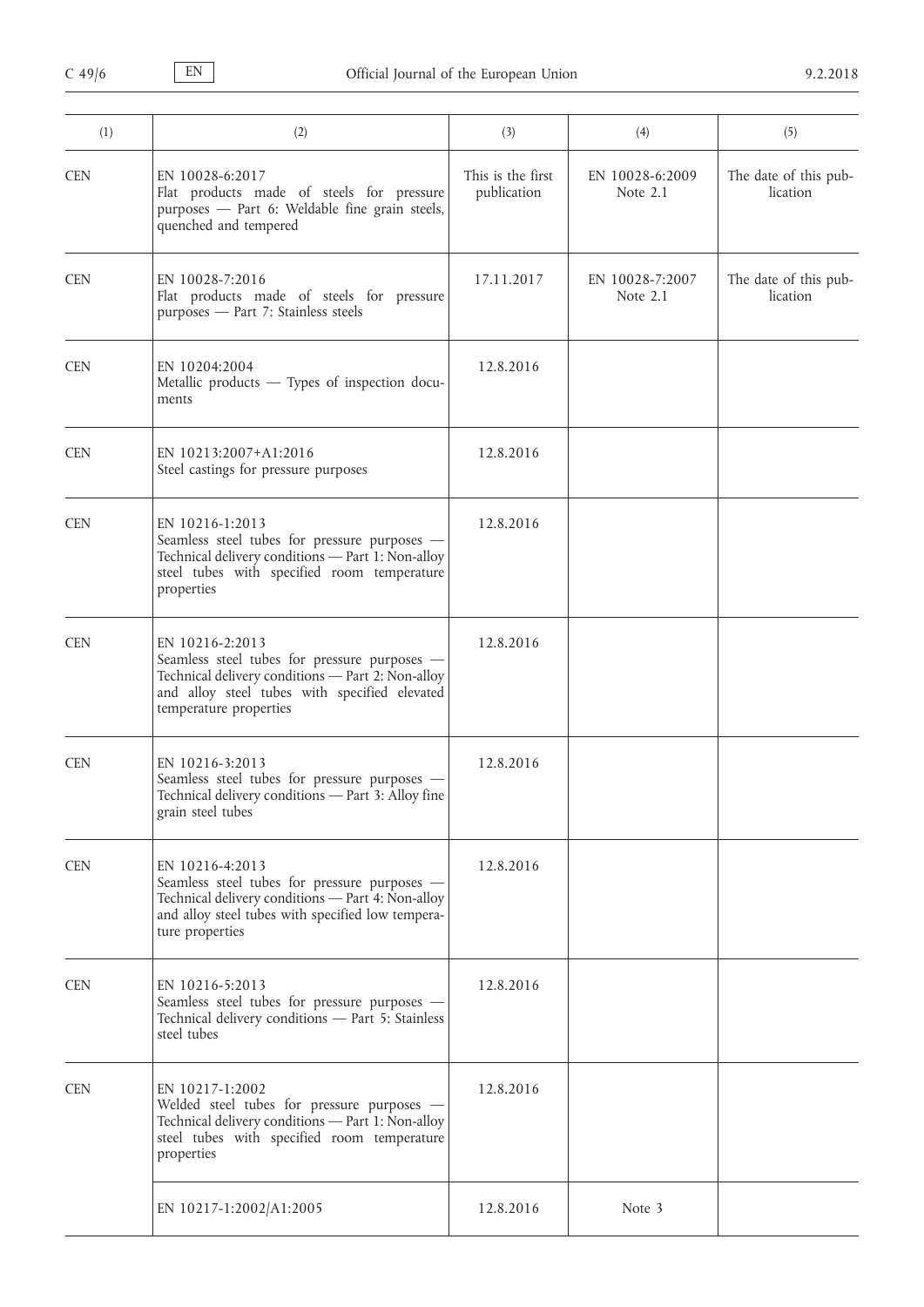| (1)        | (2)                                                                                                                                                                                                                  | (3)        | (4)                         | (5)        |
|------------|----------------------------------------------------------------------------------------------------------------------------------------------------------------------------------------------------------------------|------------|-----------------------------|------------|
| <b>CEN</b> | EN 10217-2:2002<br>Welded steel tubes for pressure purposes -<br>Technical delivery conditions - Part 2: Electric<br>welded non-alloy and alloy steel tubes with<br>specified elevated temperature properties        | 12.8.2016  |                             |            |
|            | EN 10217-2:2002/A1:2005                                                                                                                                                                                              | 12.8.2016  | Note 3                      |            |
| <b>CEN</b> | EN 10217-3:2002<br>Welded steel tubes for pressure purposes -<br>Technical delivery conditions - Part 3: Alloy fine<br>grain steel tubes                                                                             | 12.8.2016  |                             |            |
|            | EN 10217-3:2002/A1:2005                                                                                                                                                                                              | 12.8.2016  | Note 3                      |            |
| <b>CEN</b> | EN 10217-4:2002<br>Welded steel tubes for pressure purposes -<br>Technical delivery conditions - Part 4: Electric<br>welded non-alloy steel tubes with specified low<br>temperature properties                       | 12.8.2016  |                             |            |
|            | EN 10217-4:2002/A1:2005                                                                                                                                                                                              | 12.8.2016  | Note 3                      |            |
| <b>CEN</b> | EN 10217-5:2002<br>Welded steel tubes for pressure purposes -<br>Technical delivery conditions - Part 5: Sub-<br>merged arc welded non-alloy and alloy steel tubes<br>with specified elevated temperature properties | 12.8.2016  |                             |            |
|            | EN 10217-5:2002/A1:2005                                                                                                                                                                                              | 12.8.2016  | Note 3                      |            |
| <b>CEN</b> | EN 10217-6:2002<br>Welded steel tubes for pressure purposes -<br>Technical delivery conditions - Part 6: Sub-<br>merged arc welded non-alloy steel tubes with<br>specified low temperature properties                | 12.8.2016  |                             |            |
|            | EN 10217-6:2002/A1:2005                                                                                                                                                                                              | 12.8.2016  | Note 3                      |            |
| <b>CEN</b> | EN 10217-7:2014<br>Welded steel tubes for pressure purposes -<br>Technical delivery conditions - Part 7: Stainless<br>steel tubes                                                                                    | 12.8.2016  |                             |            |
| <b>CEN</b> | EN 10222-1:2017<br>Steel forgings for pressure purposes - Part 1:<br>General requirements for open die forgings                                                                                                      | 17.11.2017 | EN 10222-1:1998<br>Note 2.1 | 31.10.2017 |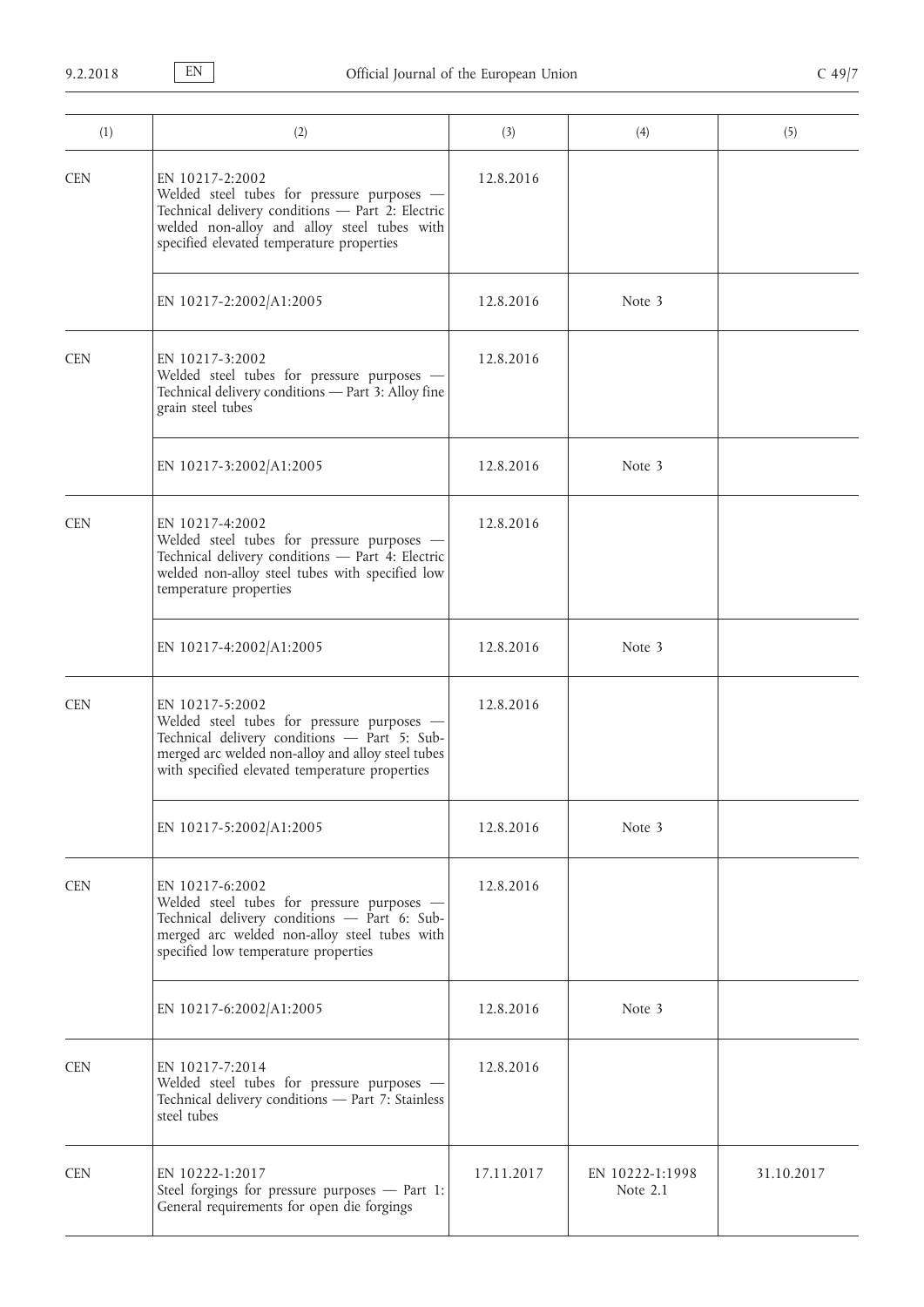| (1)        | (2)                                                                                                                                                                              | (3)        | (4)                           | (5)                               |
|------------|----------------------------------------------------------------------------------------------------------------------------------------------------------------------------------|------------|-------------------------------|-----------------------------------|
| <b>CEN</b> | EN 10222-2:2017<br>Steel forgings for pressure purposes - Part 2:<br>Ferritic and martensitic steels with specified<br>elevated temperatures properties                          | 17.11.2017 | EN 10222-2:1999<br>Note 2.1   | 31.10.2017                        |
| <b>CEN</b> | EN 10222-3:2017<br>Steel forgings for pressure purposes - Part 3:<br>Nickel steels with specified low temperature<br>properties                                                  | 17.11.2017 | EN 10222-3:1998<br>Note 2.1   | 31.10.2017                        |
| <b>CEN</b> | EN 10222-4:2017<br>Steel forgings for pressure purposes - Part 4:<br>Weldable fine grain steels with high proof<br>strength                                                      | 17.11.2017 | EN 10222-4:1998<br>Note $2.1$ | 31.10.2017                        |
| <b>CEN</b> | EN 10222-5:2017<br>Steel forgings for pressure purposes - Part 5:<br>Martensitic, austenitic and austenitic-ferritic<br>stainless steels                                         | 17.11.2017 | EN 10222-5:1999<br>Note 2.1   | 31.10.2017                        |
| <b>CEN</b> | EN 10253-2:2007<br>Butt-welding pipe fittings - Part 2: Non alloy<br>and ferritic alloy steels with specific inspection<br>requirements                                          | 12.8.2016  |                               |                                   |
| <b>CEN</b> | EN 10253-4:2008<br>Butt-welding pipe fittings - Part 4: Wrought<br>austenitic and austenitic-ferritic (duplex) stainless<br>steels with specific inspection requirements         | 12.8.2016  |                               |                                   |
|            | EN 10253-4:2008/AC:2009                                                                                                                                                          | 12.8.2016  |                               |                                   |
| <b>CEN</b> | EN 10269:2013<br>Steels and nickel alloys for fasteners with<br>specified elevated and/or low temperature prop-<br>erties                                                        | 12.8.2016  |                               |                                   |
| <b>CEN</b> | EN 10272:2016<br>Stainless steel bars for pressure purposes                                                                                                                      | 17.11.2017 | EN 10272:2007<br>Note $2.1$   | The date of this pub-<br>lication |
| <b>CEN</b> | EN 10273:2016<br>Hot rolled weldable steel bars for pressure<br>purposes with specified elevated temperature<br>properties                                                       | 17.11.2017 | EN 10273:2007<br>Note 2.1     | The date of this pub-<br>lication |
| <b>CEN</b> | EN 10305-4:2016<br>Steel tubes for precision applications - Technical<br>delivery conditions - Part 4: Seamless cold<br>drawn tubes for hydraulic and pneumatic power<br>systems | 12.8.2016  |                               |                                   |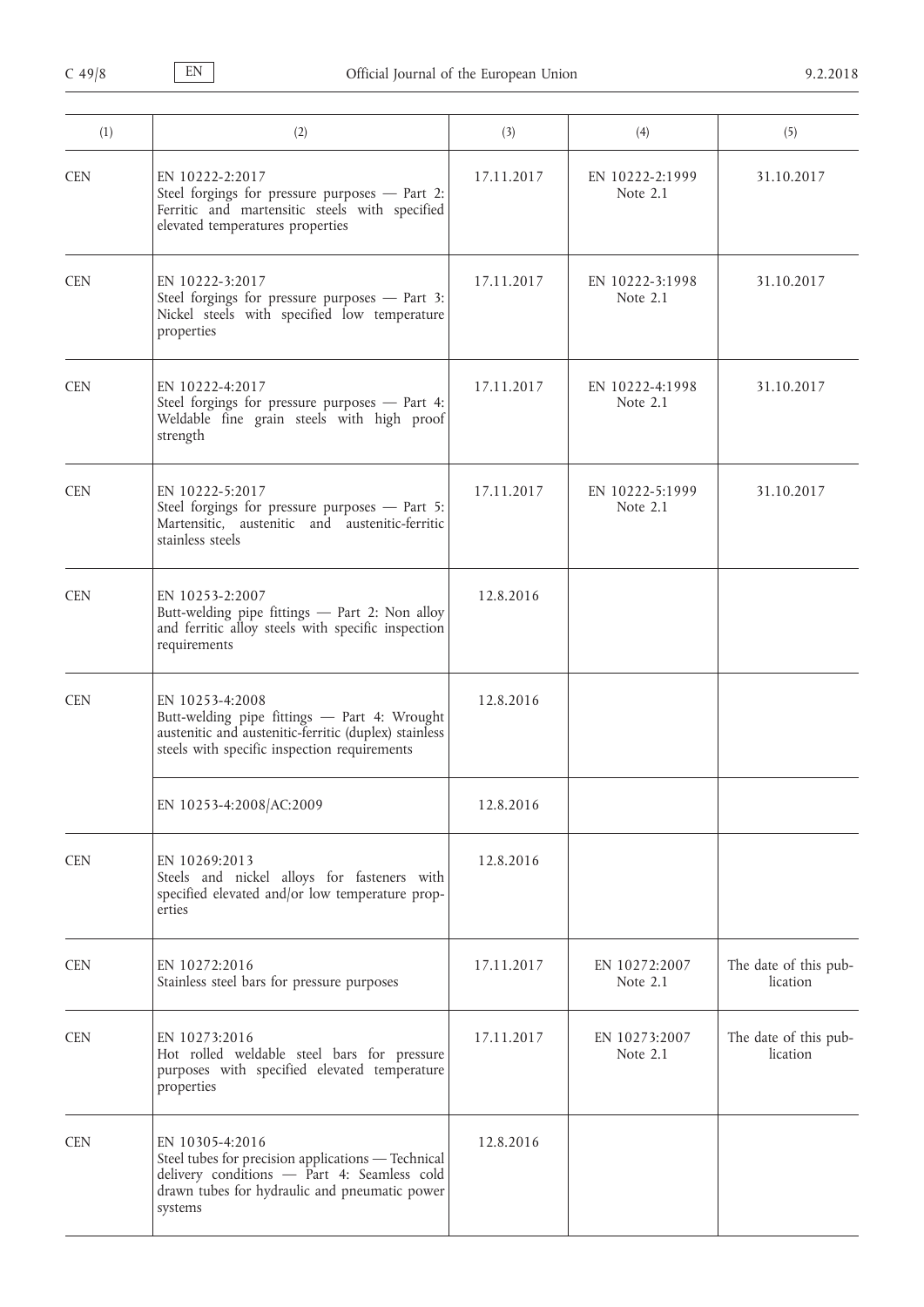| (1)        | (2)                                                                                                                                                                                    | (3)        | (4)                       | (5)                               |
|------------|----------------------------------------------------------------------------------------------------------------------------------------------------------------------------------------|------------|---------------------------|-----------------------------------|
| <b>CEN</b> | EN 10305-6:2016<br>Steel tubes for precision applications - Technical<br>delivery conditions - Part 6: Welded cold drawn<br>tubes for hydraulic and pneumatic power systems            | 12.8.2016  |                           |                                   |
| <b>CEN</b> | EN ISO 10931:2005<br>Plastics piping systems for industrial applica-<br>tions — Poly(vinylidene fluoride) (PVDF) —<br>Specifications for components and the system<br>(ISO 10931:2005) | 12.8.2016  |                           |                                   |
|            | EN ISO 10931:2005/A1:2015                                                                                                                                                              | 12.8.2016  | Note 3                    |                                   |
| <b>CEN</b> | EN 12178:2016<br>Refrigerating systems and heat pumps - Liquid<br>level indicating devices - Requirements, testing<br>and marking                                                      | 17.11.2017 | EN 12178:2003<br>Note 2.1 | The date of this pub-<br>lication |
| <b>CEN</b> | EN 12263:1998<br>Refrigerating systems and heat pumps - Safety<br>switching devices for limiting the pressure -<br>Requirements and tests                                              | 12.8.2016  |                           |                                   |
| <b>CEN</b> | EN 12266-1:2012<br>Industrial valves - Testing of metallic valves -<br>Part 1: Pressure tests, test procedures and<br>acceptance criteria - Mandatory requirements                     | 12.8.2016  |                           |                                   |
| <b>CEN</b> | EN 12284:2003<br>Refrigerating systems and heat pumps<br>Valves - Requirements, testing and marking                                                                                    | 12.8.2016  |                           |                                   |
| <b>CEN</b> | EN 12288:2010<br>Industrial valves - Copper alloy gate valves                                                                                                                          | 12.8.2016  |                           |                                   |
| <b>CEN</b> | EN 12392:2016<br>Aluminium and aluminium alloys - Wrought<br>products and cast products - Special require-<br>ments for products intended for the production<br>of pressure equipment  | 12.8.2016  |                           |                                   |
| <b>CEN</b> | EN 12420:2014<br>Copper and copper alloys - Forgings                                                                                                                                   | 12.8.2016  |                           |                                   |
| <b>CEN</b> | EN 12434:2000<br>Cryogenic vessels - Cryogenic flexible hoses                                                                                                                          | 12.8.2016  |                           |                                   |
|            | EN 12434:2000/AC:2001                                                                                                                                                                  | 12.8.2016  |                           |                                   |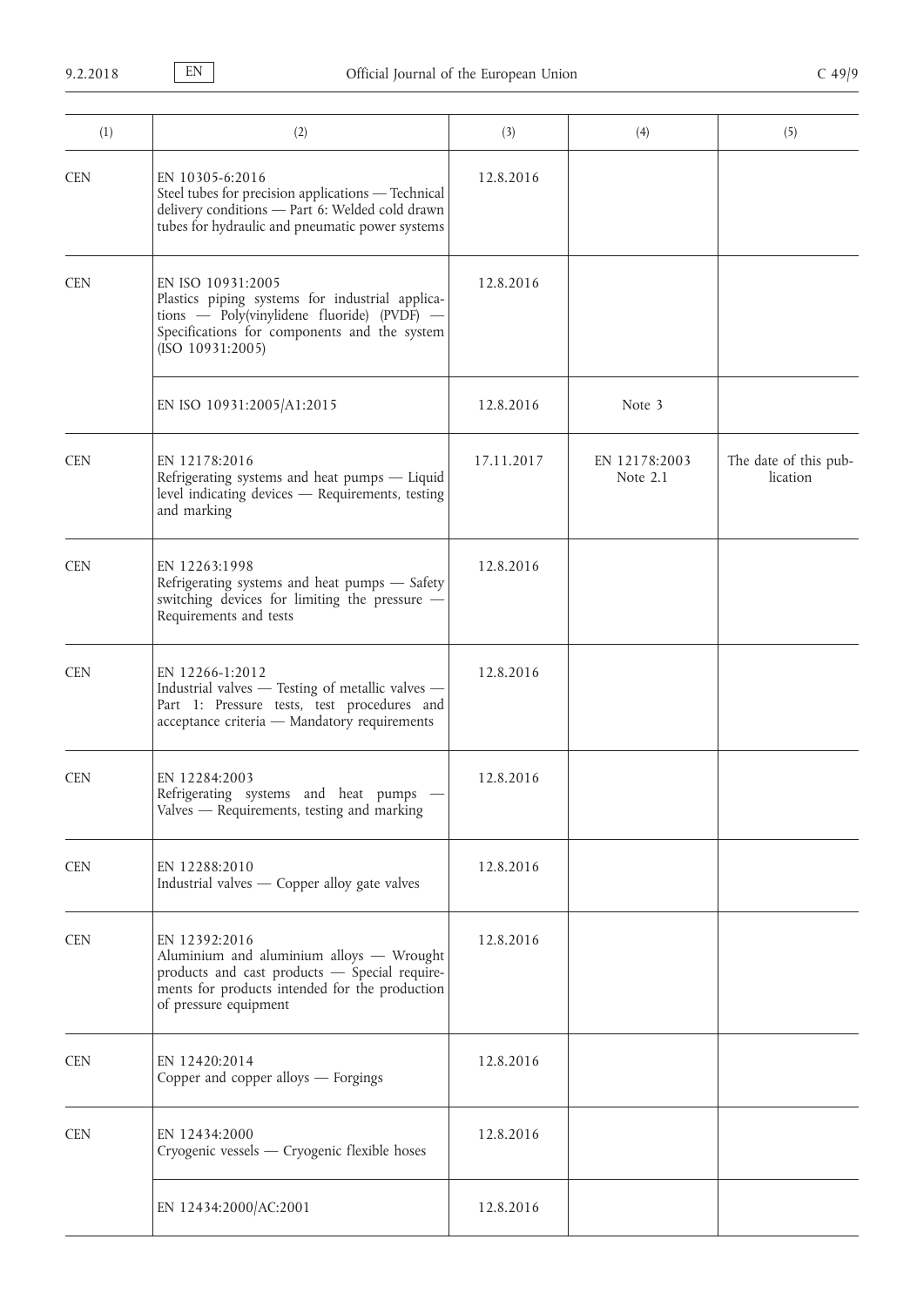| (1)        | (2)                                                                                                                                                                                                                                                  | (3)       | (4)    | (5) |
|------------|------------------------------------------------------------------------------------------------------------------------------------------------------------------------------------------------------------------------------------------------------|-----------|--------|-----|
| <b>CEN</b> | EN 12451:2012<br>Copper and copper alloys - Seamless, round<br>tubes for heat exchangers                                                                                                                                                             | 12.8.2016 |        |     |
| <b>CEN</b> | EN 12452:2012<br>Copper and copper alloys - Rolled, finned,<br>seamless tubes for heat exchangers                                                                                                                                                    | 12.8.2016 |        |     |
| <b>CEN</b> | EN 12516-1:2014<br>Industrial valves - Shell design strength -<br>Part 1: Tabulation method for steel valve shells                                                                                                                                   | 12.8.2016 |        |     |
| <b>CEN</b> | EN 12516-2:2014<br>Industrial valves - Shell design strength -<br>Part 2: Calculation method for steel valve shells                                                                                                                                  | 12.8.2016 |        |     |
| <b>CEN</b> | EN 12516-3:2002<br>Valves - Shell design strength - Part 3:<br>Experimental method                                                                                                                                                                   | 12.8.2016 |        |     |
|            | EN 12516-3:2002/AC:2003                                                                                                                                                                                                                              | 12.8.2016 |        |     |
| <b>CEN</b> | EN 12516-4:2014<br>Industrial valves - Shell design strength -<br>Part 4: Calculation method for valve shells<br>manufactured in metallic materials other than<br>steel                                                                              | 12.8.2016 |        |     |
| <b>CEN</b> | EN 12542:2010<br>LPG equipment and accessories - Static welded<br>steel cylindrical tanks, serially produced for the<br>storage of Liquefied Petroleum Gas (LPG) having<br>a volume not greater than 13 m <sup>3</sup> $-$ Design and<br>manufacture | 12.8.2016 |        |     |
| <b>CEN</b> | EN 12735-1:2016<br>Copper and copper alloys - Seamless, round<br>tubes for air conditioning and refrigeration -<br>Part 1: Tubes for piping systems                                                                                                  | 12.8.2016 |        |     |
| <b>CEN</b> | EN 12735-2:2016<br>Copper and copper alloys - Seamless, round<br>tubes for air conditioning and refrigeration -<br>Part 2: Tubes for equipment                                                                                                       | 12.8.2016 |        |     |
| <b>CEN</b> | EN 12778:2002<br>Cookware - Pressure cookers for domestic use                                                                                                                                                                                        | 12.8.2016 |        |     |
|            | EN 12778:2002/AC:2003                                                                                                                                                                                                                                | 12.8.2016 |        |     |
|            | EN 12778:2002/A1:2005                                                                                                                                                                                                                                | 12.8.2016 | Note 3 |     |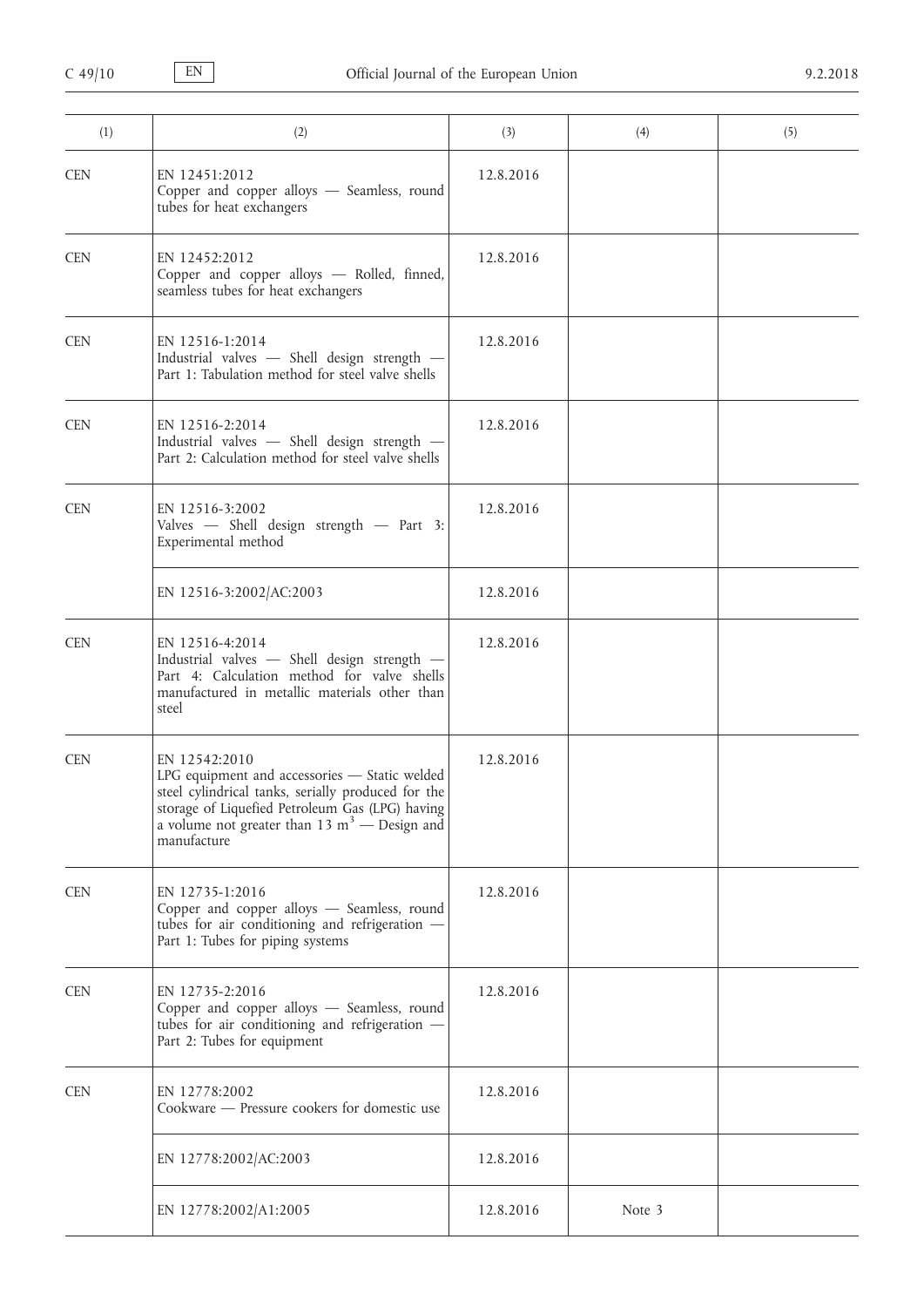| (1)        | (2)                                                                                                                                                                              | (3)       | (4) | (5) |
|------------|----------------------------------------------------------------------------------------------------------------------------------------------------------------------------------|-----------|-----|-----|
| <b>CEN</b> | EN 12952-1:2015<br>Water-tube boilers and auxiliary installations -<br>Part 1: General                                                                                           | 12.8.2016 |     |     |
| <b>CEN</b> | EN 12952-2:2011<br>Water-tube boilers and auxiliary installations -<br>Part 2: Materials for pressure parts of boilers and<br>accessories                                        | 12.8.2016 |     |     |
| <b>CEN</b> | EN 12952-3:2011<br>Water-tube boilers and auxiliary installations -<br>Part 3: Design and calculation for pressure parts<br>of the boiler                                        | 12.8.2016 |     |     |
| <b>CEN</b> | EN 12952-5:2011<br>Water-tube boilers and auxiliary installations -<br>Part 5: Workmanship and construction of<br>pressure parts of the boiler                                   | 12.8.2016 |     |     |
| <b>CEN</b> | EN 12952-6:2011<br>Water-tube boilers and auxiliary installations -<br>Part 6: Inspection during construction; docu-<br>mentation and marking of pressure parts of the<br>boiler | 12.8.2016 |     |     |
| <b>CEN</b> | EN 12952-7:2012<br>Water-tube boilers and auxiliary installations -<br>Part 7: Requirements for equipment for the boiler                                                         | 12.8.2016 |     |     |
| <b>CEN</b> | EN 12952-8:2002<br>Water-tube boilers and auxiliary installations -<br>Part 8: Requirements for firing systems for liquid<br>and gaseous fuels for the boiler                    | 12.8.2016 |     |     |
| <b>CEN</b> | EN 12952-9:2002<br>Water-tube boilers and auxiliary installations -<br>Part 9: Requirements for firing systems for<br>pulverized solid fuels for the boiler                      | 12.8.2016 |     |     |
| <b>CEN</b> | EN 12952-10:2002<br>Water-tube boilers and auxiliary installations -<br>Part 10: Requirements for safeguards against<br>excessive pressure                                       | 12.8.2016 |     |     |
| <b>CEN</b> | EN 12952-11:2007<br>Water-tube boilers and auxiliary installations -<br>Part 11: Requirements for limiting devices of the<br>boiler and accessories                              | 12.8.2016 |     |     |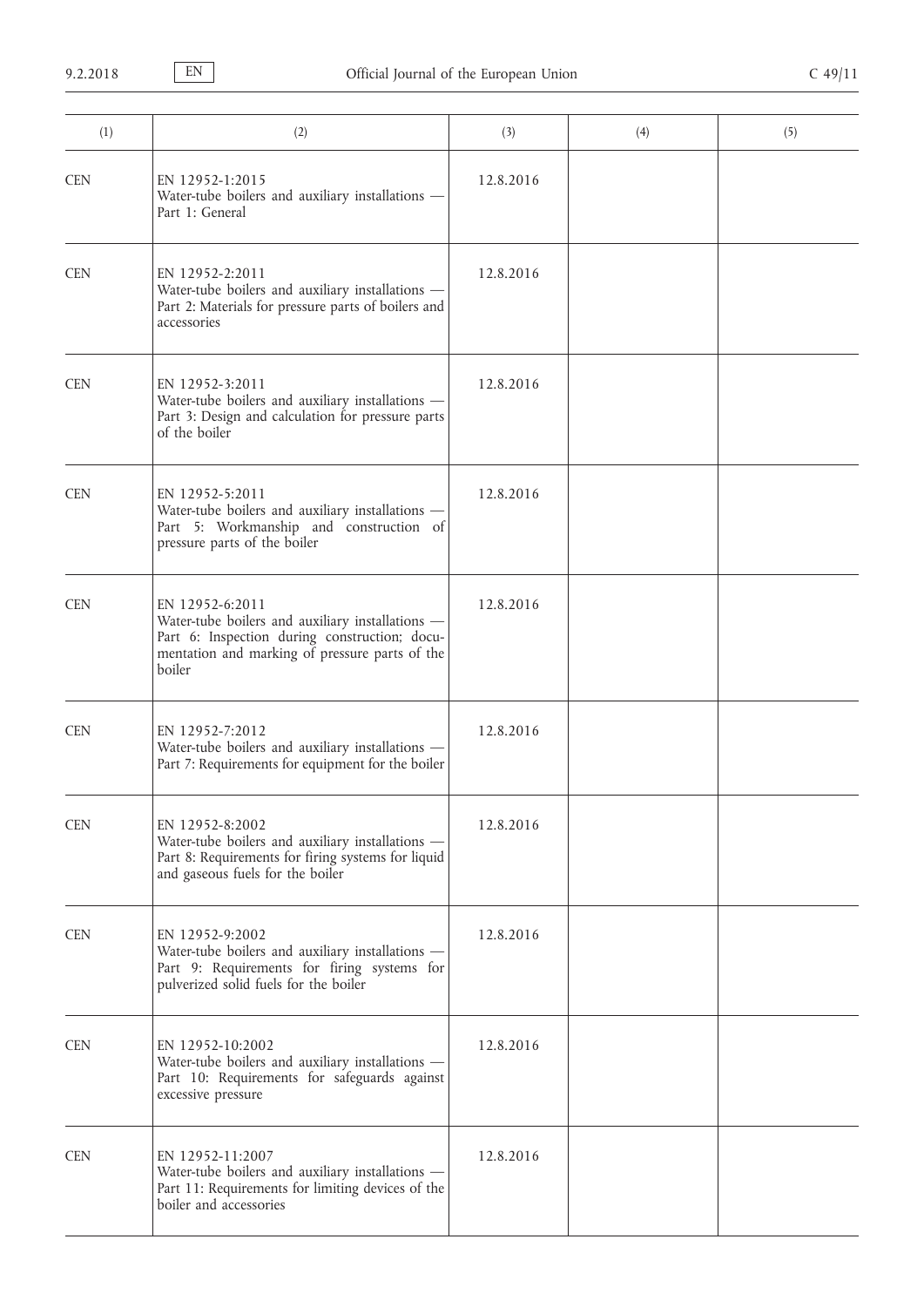| (1)        | (2)                                                                                                                                                                                            | (3)       | (4) | (5) |
|------------|------------------------------------------------------------------------------------------------------------------------------------------------------------------------------------------------|-----------|-----|-----|
| <b>CEN</b> | EN 12952-14:2004<br>Water-tube boilers and auxiliary installations -<br>Part 14: Requirements for flue gas DENOX-<br>systems using liquefied pressurized ammonia and<br>ammonia water solution | 12.8.2016 |     |     |
| <b>CEN</b> | EN 12952-16:2002<br>Water-tube boilers and auxiliary installations -<br>Part 16: Requirements for grate and fluidized-bed<br>firing systems for solid fuels for the boiler                     | 12.8.2016 |     |     |
| <b>CEN</b> | EN 12952-18:2012<br>Water-tube boilers and auxiliary installations -<br>Part 18: Operating instructions                                                                                        | 12.8.2016 |     |     |
| <b>CEN</b> | EN 12953-1:2012<br>Shell boilers - Part 1: General                                                                                                                                             | 12.8.2016 |     |     |
| <b>CEN</b> | EN 12953-2:2012<br>Shell boilers - Part 2: Materials for pressure<br>parts of boilers and accessories                                                                                          | 12.8.2016 |     |     |
| <b>CEN</b> | EN 12953-3:2016<br>Shell boilers - Part 3: Design and calculation for<br>pressure parts                                                                                                        | 12.8.2016 |     |     |
| <b>CEN</b> | EN 12953-4:2002<br>Shell boilers - Part 4: Workmanship and<br>construction of pressure parts of the boiler                                                                                     | 12.8.2016 |     |     |
| <b>CEN</b> | EN 12953-5:2002<br>Shell boilers - Part 5: Inspection during<br>construction, documentation and marking of<br>pressure parts of the boiler                                                     | 12.8.2016 |     |     |
| <b>CEN</b> | EN 12953-6:2011<br>Shell Boilers - Part 6: Requirements for<br>equipment for the boiler                                                                                                        | 12.8.2016 |     |     |
| <b>CEN</b> | EN 12953-7:2002<br>Shell boilers - Part 7: Requirements for firing<br>systems for liquid and gaseous fuels for the<br>boilers                                                                  | 12.8.2016 |     |     |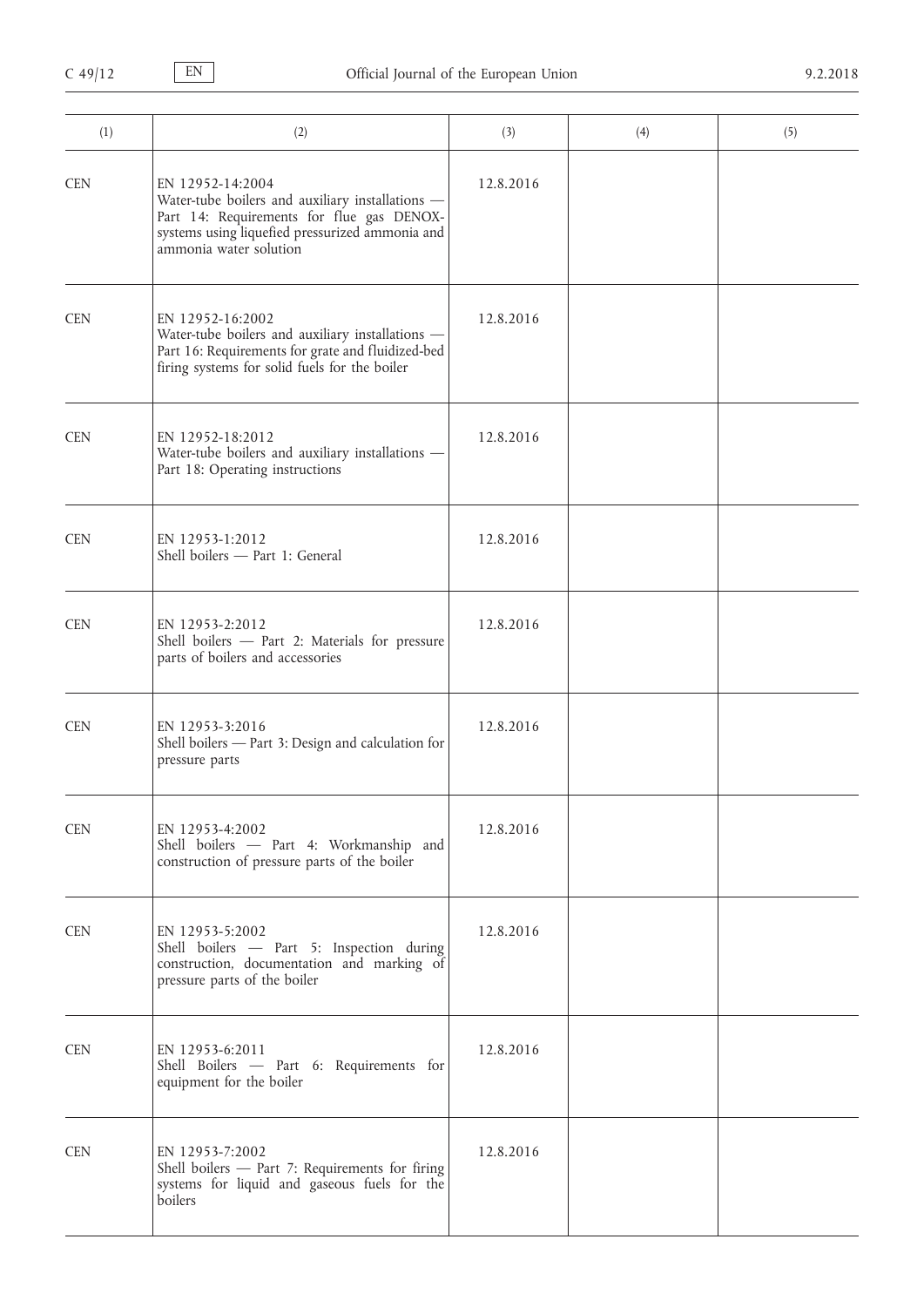| (1)        | (2)                                                                                                                                                    | (3)       | (4) | (5) |
|------------|--------------------------------------------------------------------------------------------------------------------------------------------------------|-----------|-----|-----|
| <b>CEN</b> | EN 12953-8:2001<br>Shell boilers - Part 8: Requirements for safe-<br>guards against excessive pressure                                                 | 12.8.2016 |     |     |
|            | EN 12953-8:2001/AC:2002                                                                                                                                | 12.8.2016 |     |     |
| <b>CEN</b> | EN 12953-9:2007<br>Shell boilers - Part 9: Requirements for limiting<br>devices of the boiler and accessories                                          | 12.8.2016 |     |     |
| <b>CEN</b> | EN 12953-12:2003<br>Shell boilers - Part 12: Requirements for grate<br>firing systems for solid fuels for the boiler                                   | 12.8.2016 |     |     |
| <b>CEN</b> | EN 12953-13:2012<br>Shell boilers - Part 13: Operating instructions                                                                                    | 12.8.2016 |     |     |
| <b>CEN</b> | EN 13121-1:2003<br>GRP tanks and vessels for use above ground -<br>Part 1: Raw materials - Specification conditions<br>and acceptance conditions       | 12.8.2016 |     |     |
| <b>CEN</b> | EN 13121-2:2003<br>GRP tanks and vessels for use above ground -<br>Part 2: Composite materials - Chemical resist-<br>ance                              | 12.8.2016 |     |     |
| <b>CEN</b> | EN 13121-3:2016<br>GRP tanks and vessels for use above ground -<br>Part 3: Design and workmanship                                                      | 12.8.2016 |     |     |
| <b>CEN</b> | EN 13134:2000<br>Brazing — Procedure approval                                                                                                          | 12.8.2016 |     |     |
| <b>CEN</b> | EN 13136:2013<br>Refrigerating systems and heat pumps - Pres-<br>sure relief devices and their associated piping -<br>Methods for calculation          | 12.8.2016 |     |     |
| <b>CEN</b> | EN 13175:2014<br>LPG Equipment and accessories - Specification<br>and testing for Liquefied Petroleum Gas (LPG)<br>pressure vessel valves and fittings | 12.8.2016 |     |     |
| <b>CEN</b> | EN 13348:2016<br>Copper and copper alloys - Seamless, round<br>copper tubes for medical gases or vacuum                                                | 12.8.2016 |     |     |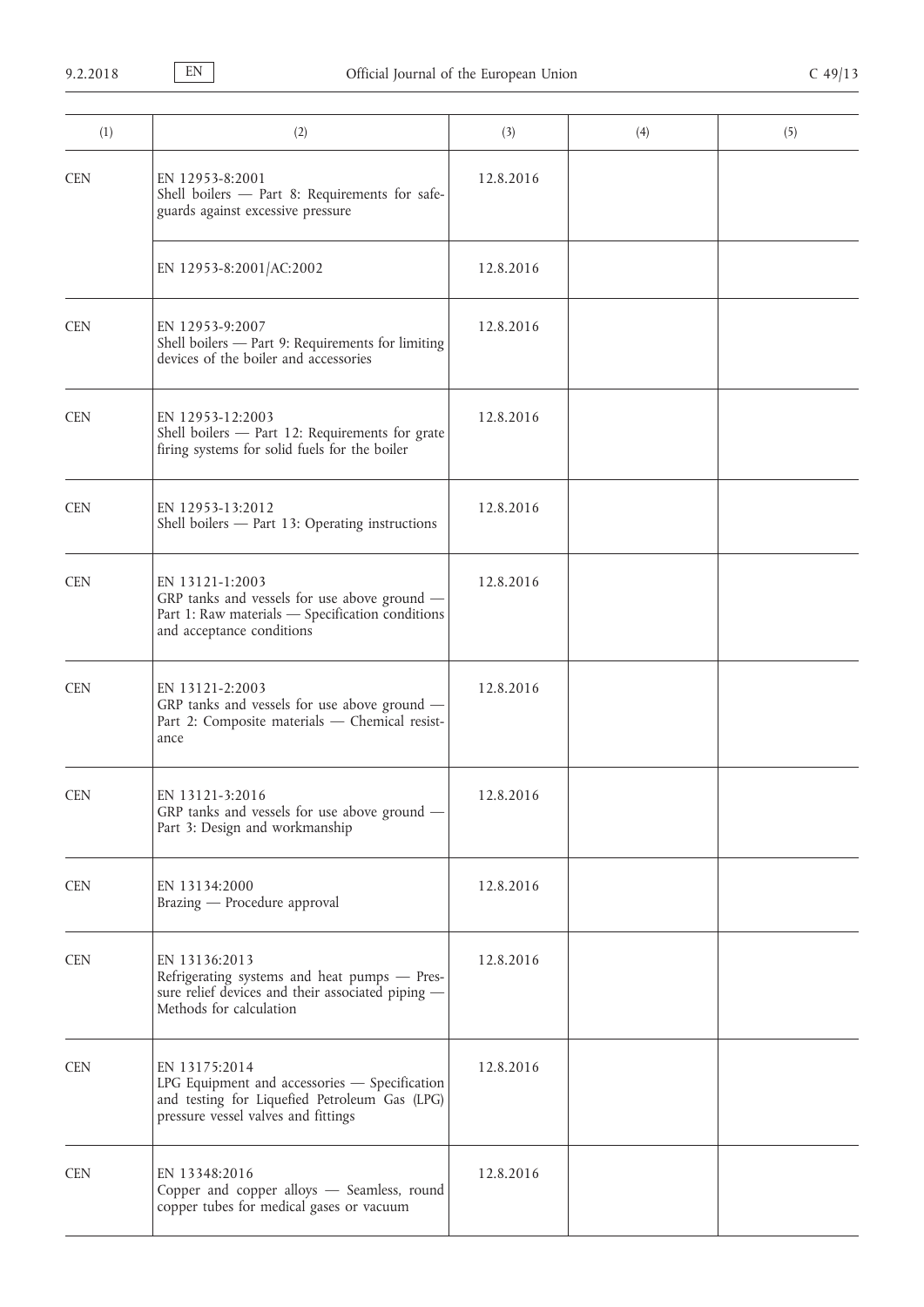| (1)        | (2)                                                                                                                                                                                              | (3)                              | (4)    | (5)                               |
|------------|--------------------------------------------------------------------------------------------------------------------------------------------------------------------------------------------------|----------------------------------|--------|-----------------------------------|
| <b>CEN</b> | EN 13371:2001<br>Cryogenic vessels - Couplings for cryogenic<br>service                                                                                                                          | 12.8.2016                        |        |                                   |
| <b>CEN</b> | EN 13397:2001<br>Industrial valves - Diaphragm valves made of<br>metallic materials                                                                                                              | 12.8.2016                        |        |                                   |
| <b>CEN</b> | EN 13445-1:2014<br>Unfired pressure vessels - Part 1: General                                                                                                                                    | 12.8.2016                        |        |                                   |
|            | EN 13445-1:2014/A1:2014                                                                                                                                                                          | 12.8.2016                        | Note 3 |                                   |
| <b>CEN</b> | EN 13445-2:2014<br>Unfired pressure vessels - Part 2: Materials                                                                                                                                  | 12.8.2016                        |        |                                   |
|            | EN 13445-2:2014/A1:2016                                                                                                                                                                          | 17.11.2017                       | Note 3 | The date of this pub-<br>lication |
| <b>CEN</b> | EN 13445-3:2014<br>Unfired pressure vessels - Part 3: Design                                                                                                                                     | 12.8.2016                        |        |                                   |
|            | EN 13445-3:2014/A1:2015                                                                                                                                                                          | 12.8.2016                        | Note 3 |                                   |
|            | EN 13445-3:2014/A2:2016                                                                                                                                                                          | 17.11.2017                       | Note 3 | The date of this pub-<br>lication |
|            | EN 13445-3:2014/A3:2017                                                                                                                                                                          | This is the first<br>publication | Note 3 | 28.2.2018                         |
| <b>CEN</b> | EN 13445-4:2014<br>Unfired pressure vessels - Part 4: Fabrication                                                                                                                                | 12.8.2016                        |        |                                   |
| <b>CEN</b> | EN 13445-5:2014<br>Unfired pressure vessels - Part 5: Inspection and<br>testing                                                                                                                  | 12.8.2016                        |        | The date of this pub-<br>lication |
| <b>CEN</b> | EN 13445-6:2014<br>Unfired pressure vessels - Part 6: Requirements<br>for the design and fabrication of pressure vessels<br>and pressure parts constructed from spheroidal<br>graphite cast iron | 12.8.2016                        |        |                                   |
| <b>CEN</b> | EN 13445-8:2014<br>Unfired pressure vessels - Part 8: Additional<br>requirements for pressure vessels of aluminium<br>and aluminium alloys                                                       | 12.8.2016                        |        |                                   |
|            | EN 13445-8:2014/A1:2014                                                                                                                                                                          | 12.8.2016                        | Note 3 |                                   |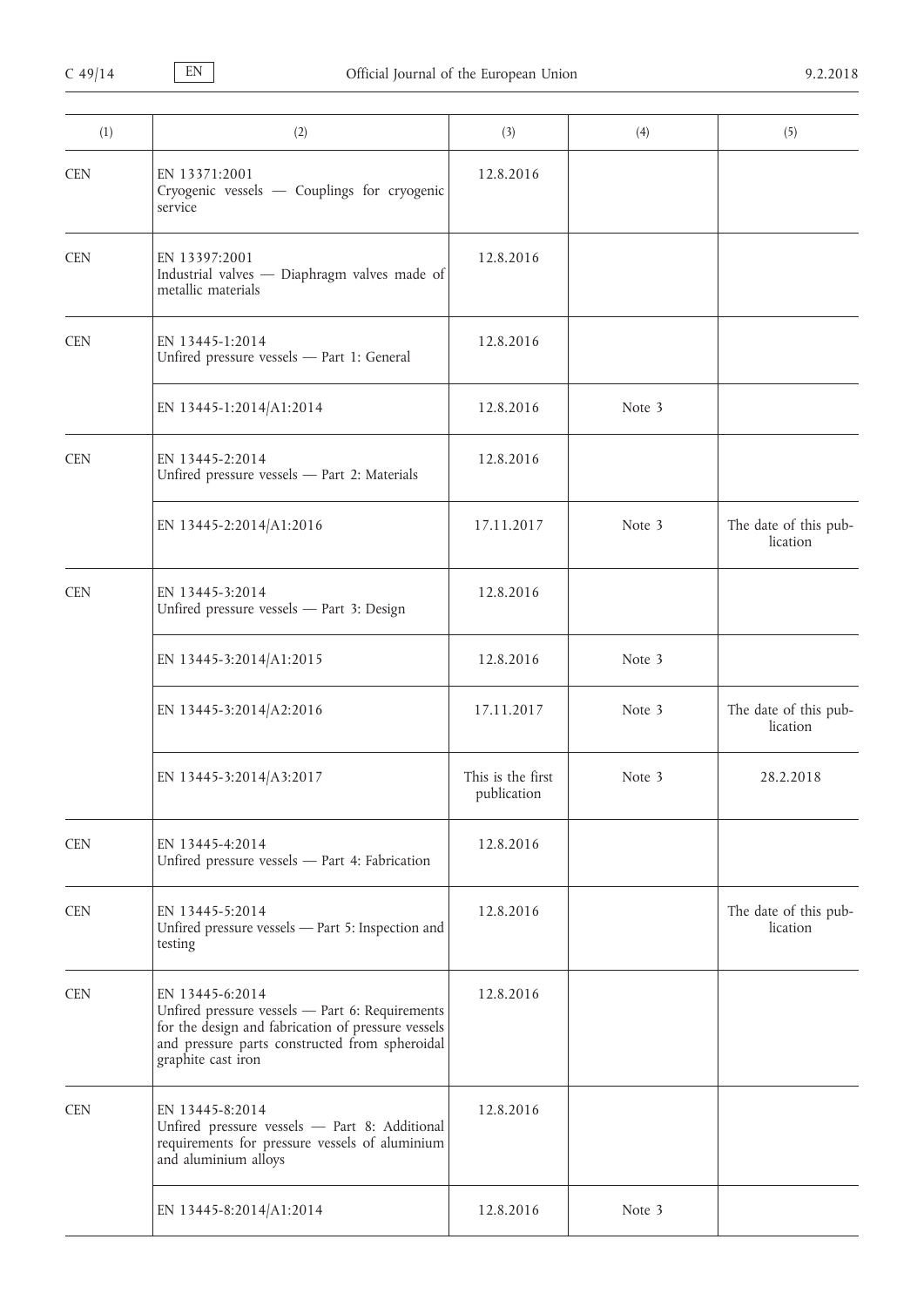| (1)        | (2)                                                                                                                                | (3)        | (4)                         | (5)        |
|------------|------------------------------------------------------------------------------------------------------------------------------------|------------|-----------------------------|------------|
| <b>CEN</b> | EN 13458-1:2002<br>Cryogenic vessels - Static vacuum insulated<br>vessels - Part 1: Fundamental requirements                       | 12.8.2016  |                             |            |
| <b>CEN</b> | EN 13458-2:2002<br>Cryogenic vessels - Static vacuum insulated<br>vessels - Part 2: Design, fabrication, inspection<br>and testing | 12.8.2016  |                             |            |
|            | EN 13458-2:2002/AC:2006                                                                                                            | 12.8.2016  |                             |            |
| <b>CEN</b> | EN 13480-1:2017<br>Metallic industrial piping - Part 1: General                                                                    | 17.11.2017 | EN 13480-1:2012<br>Note 2.1 | 15.12.2017 |
| <b>CEN</b> | EN 13480-2:2017<br>Metallic industrial piping - Part 2: Materials                                                                  | 17.11.2017 | EN 13480-2:2012<br>Note 2.1 | 15.12.2017 |
| <b>CEN</b> | EN 13480-3:2017<br>Metallic industrial piping - Part 3: Design and<br>calculation                                                  | 17.11.2017 | EN 13480-3:2012<br>Note 2.1 | 15.12.2017 |
| <b>CEN</b> | EN 13480-4:2012<br>Metallic industrial piping - Part 4: Fabrication<br>and installation                                            | 12.8.2016  |                             |            |
|            | EN 13480-4:2012/A1:2013                                                                                                            | 12.8.2016  | Note 3                      |            |
|            | EN 13480-4:2012/A2:2015                                                                                                            | 12.8.2016  | Note 3                      |            |
| <b>CEN</b> | EN 13480-5:2017<br>Metallic industrial piping - Part 5: Inspection<br>and testing                                                  | 17.11.2017 | EN 13480-5:2012<br>Note 2.1 | 15.12.2017 |
| <b>CEN</b> | EN 13480-6:2017<br>Metallic industrial piping - Part 6: Additional<br>requirements for buried piping                               | 17.11.2017 | EN 13480-6:2012<br>Note 2.1 | 15.12.2017 |
| <b>CEN</b> | EN 13480-8:2017<br>Metallic industrial piping - Part 8: Additional<br>requirements for aluminium and aluminium alloy<br>piping     | 17.11.2017 | EN 13480-8:2012<br>Note 2.1 | 15.12.2017 |
| <b>CEN</b> | EN 13547:2013<br>Industrial valves - Copper alloy ball valves                                                                      | 12.8.2016  |                             |            |
| <b>CEN</b> | EN ISO 13585:2012<br>Brazing - Qualification test of brazers and<br>brazing operators (ISO 13585:2012)                             | 12.8.2016  |                             |            |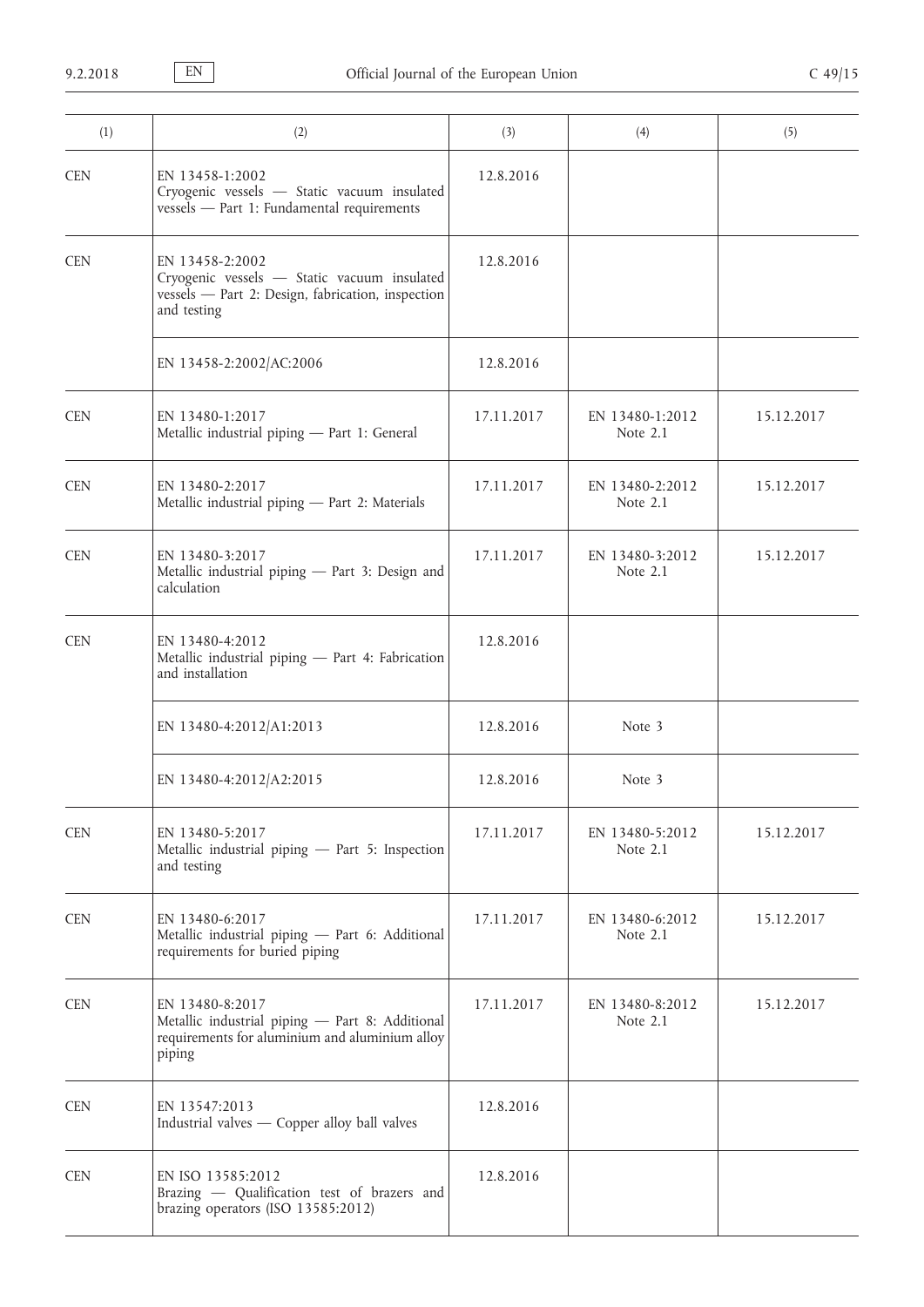| (1)        | (2)                                                                                                                                                                | (3)       | (4)    | (5) |
|------------|--------------------------------------------------------------------------------------------------------------------------------------------------------------------|-----------|--------|-----|
| <b>CEN</b> | EN 13648-1:2008<br>Cryogenic vessels - Safety devices for protection<br>against excessive pressure - Part 1: Safety valves<br>for cryogenic service                | 12.8.2016 |        |     |
| <b>CEN</b> | EN 13648-2:2002<br>Cryogenic vessels - Safety devices for protection<br>against excessive pressure - Part 2: Bursting disc<br>safety devices for cryogenic service | 12.8.2016 |        |     |
| <b>CEN</b> | EN 13709:2010<br>Industrial valves - Steel globe and globe stop<br>and check valves                                                                                | 12.8.2016 |        |     |
| <b>CEN</b> | EN 13789:2010<br>Industrial valves - Cast iron globe valves                                                                                                        | 12.8.2016 |        |     |
| <b>CEN</b> | EN 13831:2007<br>Closed expansion vessels with built in diaphragm<br>for installation in water                                                                     | 12.8.2016 |        |     |
| <b>CEN</b> | EN 13835:2012<br>Founding - Austenitic cast irons                                                                                                                  | 12.8.2016 |        |     |
| <b>CEN</b> | EN 13923:2005<br>Filament-wound FRP pressure vessels - Mater-<br>ials, design, manufacturing and testing                                                           | 12.8.2016 |        |     |
| <b>CEN</b> | EN 14129:2014<br>LPG Equipment and accessories - Pressure relief<br>valves for LPG pressure vessels                                                                | 12.8.2016 |        |     |
| <b>CEN</b> | EN 14197-1:2003<br>Cryogenic vessels - Static non-vacuum insulated<br>vessels - Part 1: Fundamental requirements                                                   | 12.8.2016 |        |     |
| <b>CEN</b> | EN 14197-2:2003<br>Cryogenic vessels - Static non-vacuum insulated<br>vessels - Part 2: Design, fabrication, inspection<br>and testing                             | 12.8.2016 |        |     |
|            | EN 14197-2:2003/A1:2006                                                                                                                                            | 12.8.2016 | Note 3 |     |
|            | EN 14197-2:2003/AC:2006                                                                                                                                            | 12.8.2016 |        |     |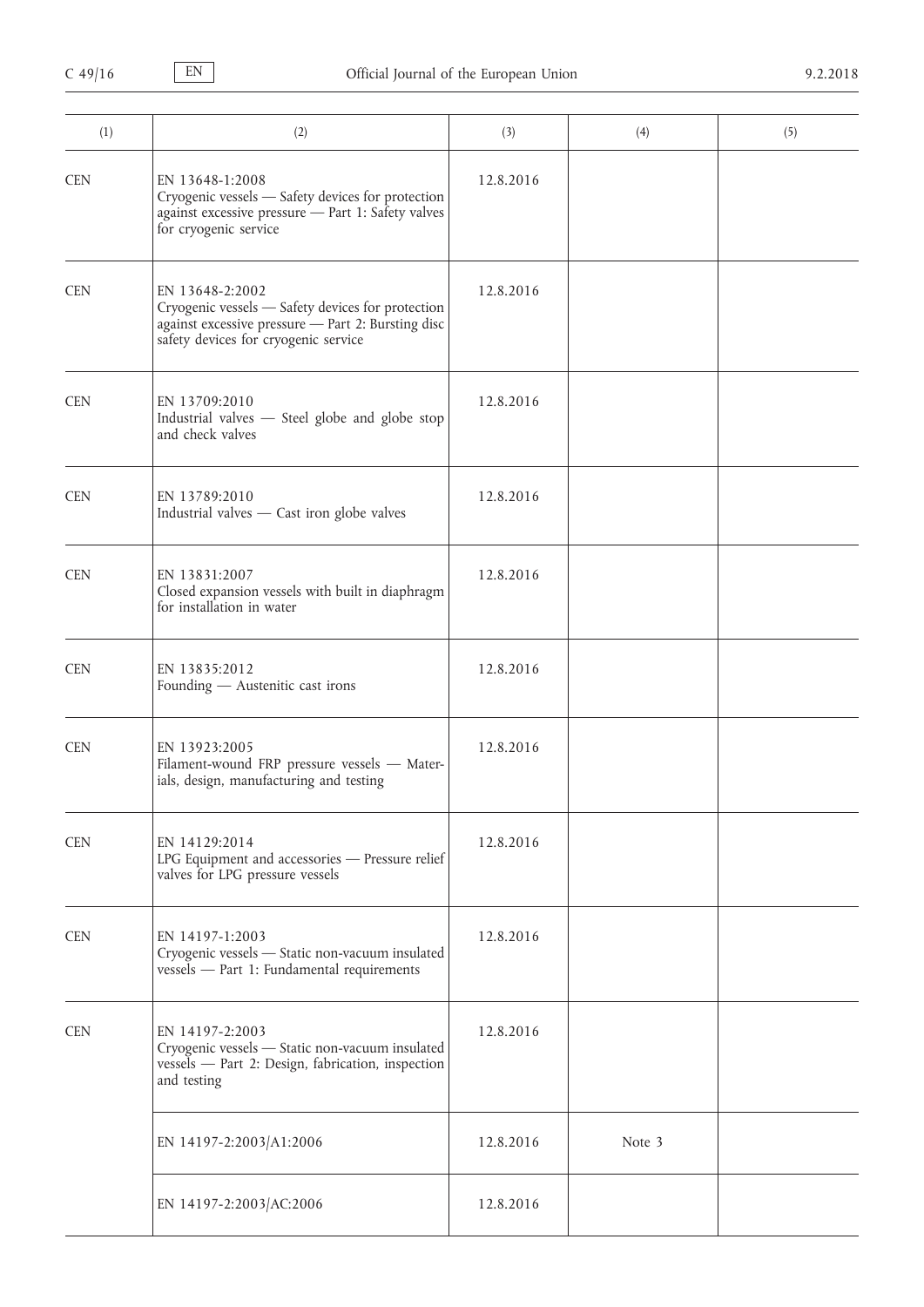| (1)        | (2)                                                                                                                                                                                   | (3)       | (4)    | (5) |
|------------|---------------------------------------------------------------------------------------------------------------------------------------------------------------------------------------|-----------|--------|-----|
| <b>CEN</b> | EN 14197-3:2004<br>Cryogenic vessels - Static non-vacuum insulated<br>vessels - Part 3: Operational requirements                                                                      | 12.8.2016 |        |     |
|            | EN 14197-3:2004/A1:2005                                                                                                                                                               | 12.8.2016 | Note 3 |     |
|            | EN 14197-3:2004/AC:2004                                                                                                                                                               | 12.8.2016 |        |     |
| <b>CEN</b> | EN 14222:2003<br>Stainless steel shell boilers                                                                                                                                        | 12.8.2016 |        |     |
| <b>CEN</b> | EN 14276-1:2006+A1:2011<br>Pressure equipment for refrigerating systems and<br>heat pumps - Part 1: Vessels - General<br>requirements                                                 | 12.8.2016 |        |     |
| <b>CEN</b> | EN 14276-2:2007+A1:2011<br>Pressure equipment for refrigerating systems and<br>heat pumps - Part 2: Piping - General<br>requirements                                                  | 12.8.2016 |        |     |
| <b>CEN</b> | EN 14359:2006+A1:2010<br>Gas-loaded accumulators for fluid power applica-<br>tions                                                                                                    | 12.8.2016 |        |     |
| <b>CEN</b> | EN 14382:2005+A1:2009<br>Safety devices for gas pressure regulating stations<br>and installations - Gas safety shut-off devices for<br>inlet pressures up to 100 bar                  | 12.8.2016 |        |     |
|            | EN 14382:2005+A1:2009/AC:2009                                                                                                                                                         | 12.8.2016 |        |     |
| <b>CEN</b> | EN 14394:2005+A1:2008<br>Heating boilers - Heating boilers with forced<br>draught burners - Nominal heat output not<br>exceeding 10 MW and maximum operating<br>temperature of 110 °C | 12.8.2016 |        |     |
| <b>CEN</b> | EN 14570:2014<br>LPG equipment and accessories - Equipping of<br>overground and underground LPG vessels                                                                               | 12.8.2016 |        |     |
| <b>CEN</b> | EN 14585-1:2006<br>Corrugated metal hose assemblies for pressure<br>applications - Part 1: Requirements                                                                               | 12.8.2016 |        |     |
| <b>CEN</b> | EN 14917:2009+A1:2012<br>Metal bellows expansion joints for pressure<br>applications                                                                                                  | 12.8.2016 |        |     |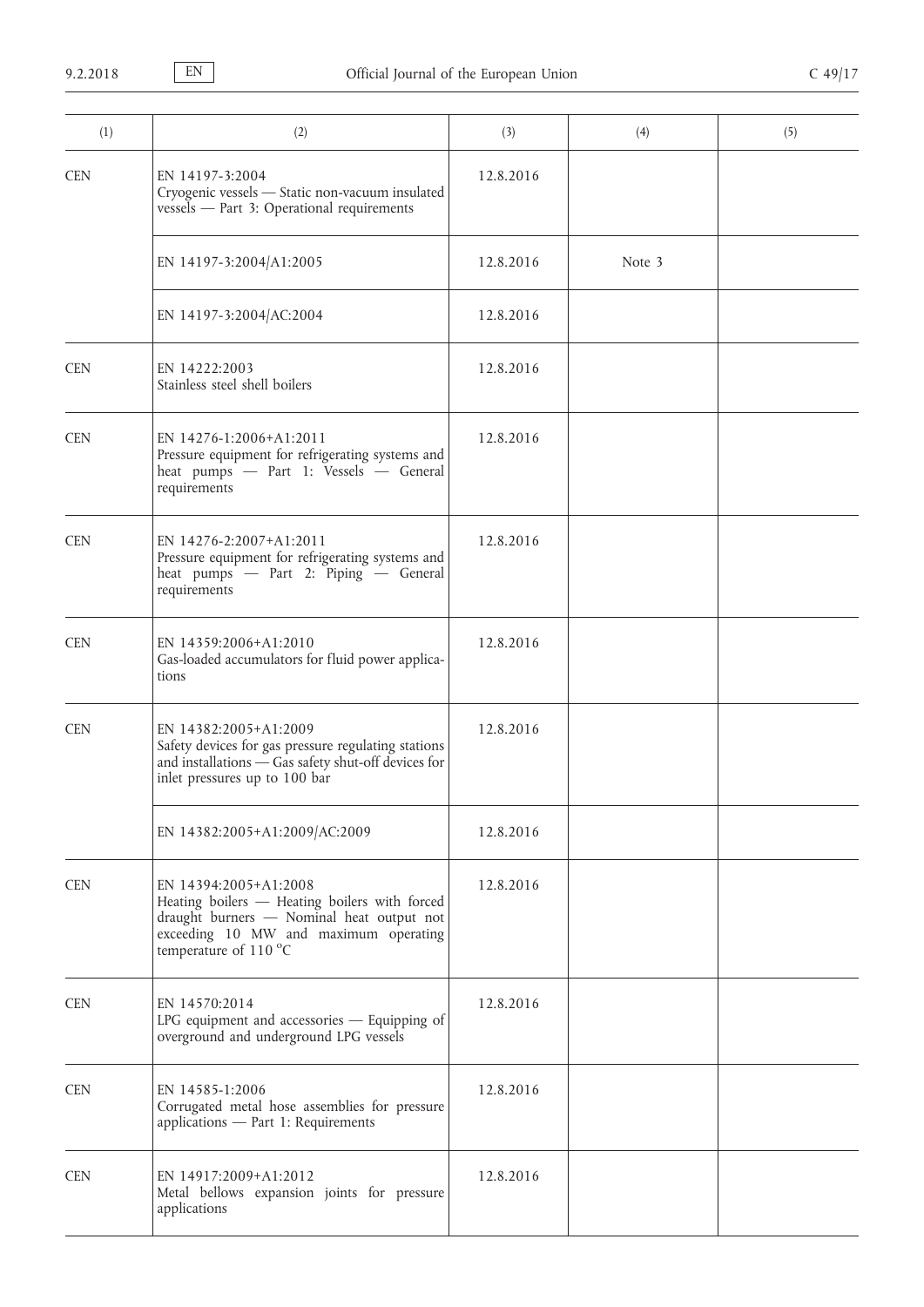| (1)        | (2)                                                                                                                                                                                                                                                                                                                                            | (3)        | (4)    | (5)                               |
|------------|------------------------------------------------------------------------------------------------------------------------------------------------------------------------------------------------------------------------------------------------------------------------------------------------------------------------------------------------|------------|--------|-----------------------------------|
| <b>CEN</b> | EN 15001-1:2009<br>Gas Infrastructure - Gas installation pipework<br>with an operating pressure greater than 0,5 bar<br>for industrial installations and greater than 5 bar<br>for industrial and non-industrial installations -<br>Part 1: Detailed functional requirements for<br>design, materials, construction, inspection and<br>testing | 12.8.2016  |        |                                   |
| <b>CEN</b> | EN ISO 15493:2003<br>Plastics piping systems for industrial applica-<br>tions - Acrylonitrile-butadiene-styrene (ABS),<br>unplasticized poly(vinyl chloride) (PVC-U) and<br>chlorinated poly(vinyl chloride) (PVC-C) - Spe-<br>cifications for components and the system -<br>Metric series (ISO 15493:2003)                                   | 12.8.2016  |        |                                   |
|            | EN ISO 15493:2003/A1:2017                                                                                                                                                                                                                                                                                                                      | 17.11.2017 | Note 3 | The date of this pub-<br>lication |
| <b>CEN</b> | EN ISO 15613:2004<br>Specification and qualification of welding proce-<br>dures for metallic materials $-$ Qualification<br>based on pre-production welding test (ISO<br>15613:2004)                                                                                                                                                           | 12.8.2016  |        |                                   |
| <b>CEN</b> | EN ISO 15614-1:2004<br>Specification and qualification of welding proce-<br>dures for metallic materials - Welding proced-<br>ure test - Part 1: Arc and gas welding of steels<br>and arc welding of nickel and nickel alloys (ISO<br>15614-1:2004)                                                                                            | 12.8.2016  |        |                                   |
|            | EN ISO 15614-1:2004/A1:2008                                                                                                                                                                                                                                                                                                                    | 12.8.2016  | Note 3 |                                   |
|            | EN ISO 15614-1:2004/A2:2012                                                                                                                                                                                                                                                                                                                    | 12.8.2016  | Note 3 |                                   |
| <b>CEN</b> | EN ISO 15614-2:2005<br>Specification and qualification of welding proce-<br>dures for metallic materials - Welding proced-<br>ure test - Part 2: Arc welding of aluminium and<br>its alloys (ISO 15614-2:2005)                                                                                                                                 | 12.8.2016  |        |                                   |
|            | EN ISO 15614-2:2005/AC:2009                                                                                                                                                                                                                                                                                                                    | 12.8.2016  |        |                                   |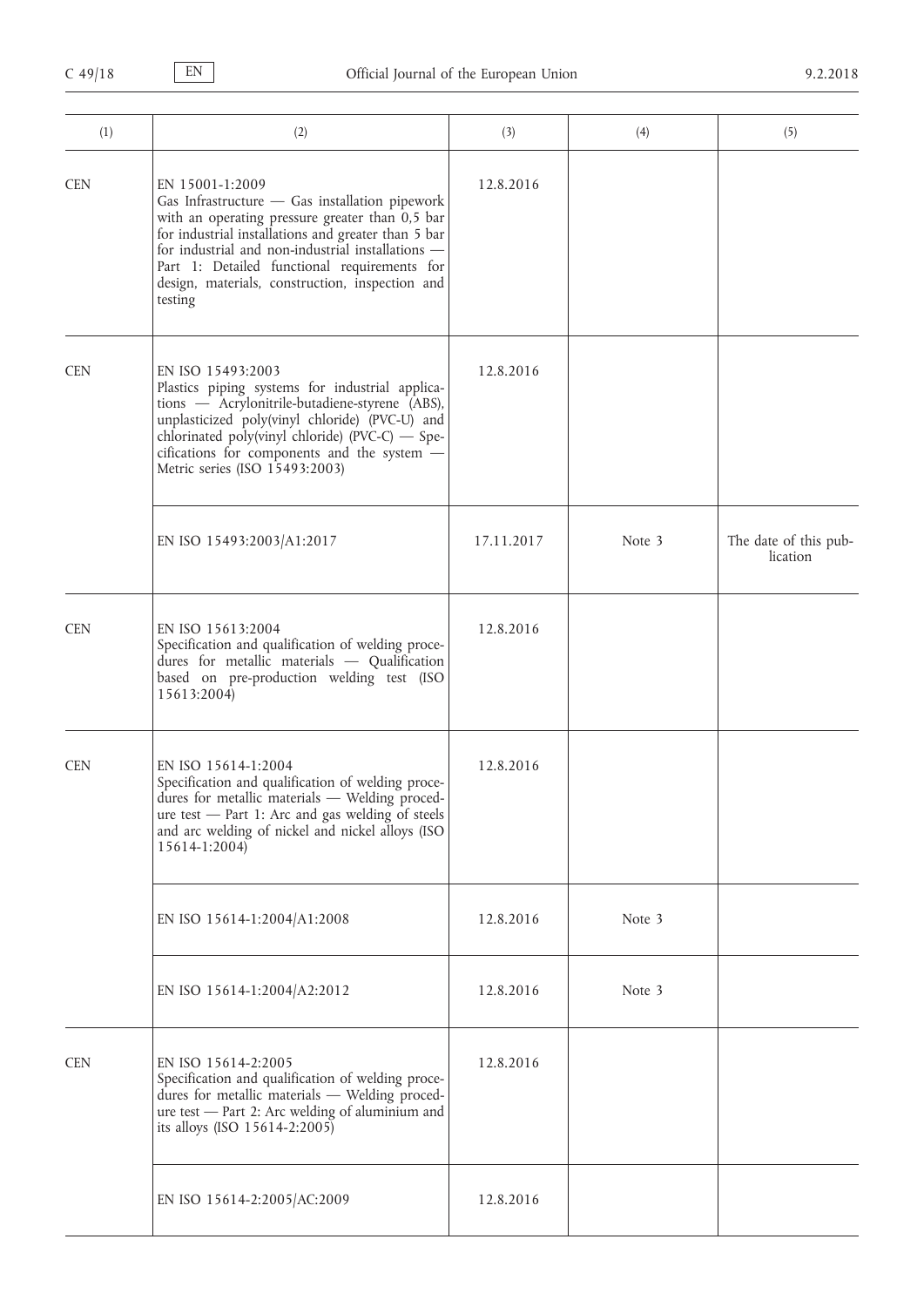| (1)        | (2)                                                                                                                                                                                                                                  | (3)       | (4) | (5) |
|------------|--------------------------------------------------------------------------------------------------------------------------------------------------------------------------------------------------------------------------------------|-----------|-----|-----|
| <b>CEN</b> | EN ISO 15614-4:2005<br>Specification and qualification of welding proce-<br>dures for metallic materials - Welding proced-<br>ure test - Part 4: Finishing welding of<br>aluminium castings (ISO 15614-4:2005)                       | 12.8.2016 |     |     |
|            | EN ISO 15614-4:2005/AC:2007                                                                                                                                                                                                          | 12.8.2016 |     |     |
| <b>CEN</b> | EN ISO 15614-5:2004<br>Specification and qualification of welding proce-<br>dures for metallic materials - Welding proced-<br>ure test - Part 5: Arc welding of titanium,<br>zirconium and their alloys (ISO 15614-5:2004)           | 12.8.2016 |     |     |
| <b>CEN</b> | EN ISO 15614-6:2006<br>Specification and qualification of welding proce-<br>dures for metallic materials - Welding proced-<br>ure test — Part 6: Arc and gas welding of copper<br>and its alloys (ISO 15614-6:2006)                  | 12.8.2016 |     |     |
| <b>CEN</b> | EN ISO 15614-7:2007<br>Specification and qualification of welding proce-<br>dures for metallic materials - Welding proced-<br>ure test - Part 7: Overlay welding (ISO 15614-<br>7:2007                                               | 12.8.2016 |     |     |
| <b>CEN</b> | EN ISO 15614-8:2016<br>Specification and qualification of welding proce-<br>dures for metallic materials - Welding proced-<br>$ure test$ – Part 8: Welding of tubes to tube-plate<br>joints (ISO 15614-8:2016)                       | 12.8.2016 |     |     |
| <b>CEN</b> | EN ISO 15614-11:2002<br>Specification and qualification of welding proce-<br>dures for metallic materials - Welding proced-<br>ure test - Part 11: Electron and laser beam<br>welding (ISO 15614-11:2002)                            | 12.8.2016 |     |     |
| <b>CEN</b> | EN ISO 15620:2000<br>Welding — Friction welding of metallic materials<br>(ISO 15620:2000)                                                                                                                                            | 12.8.2016 |     |     |
| <b>CEN</b> | EN 15776:2011+A1:2015<br>Unfired pressure vessels - Requirements for the<br>design and fabrication of pressure vessels and<br>pressure parts constructed from cast iron with an<br>elongation after fracture equal or less than 15 % | 12.8.2016 |     |     |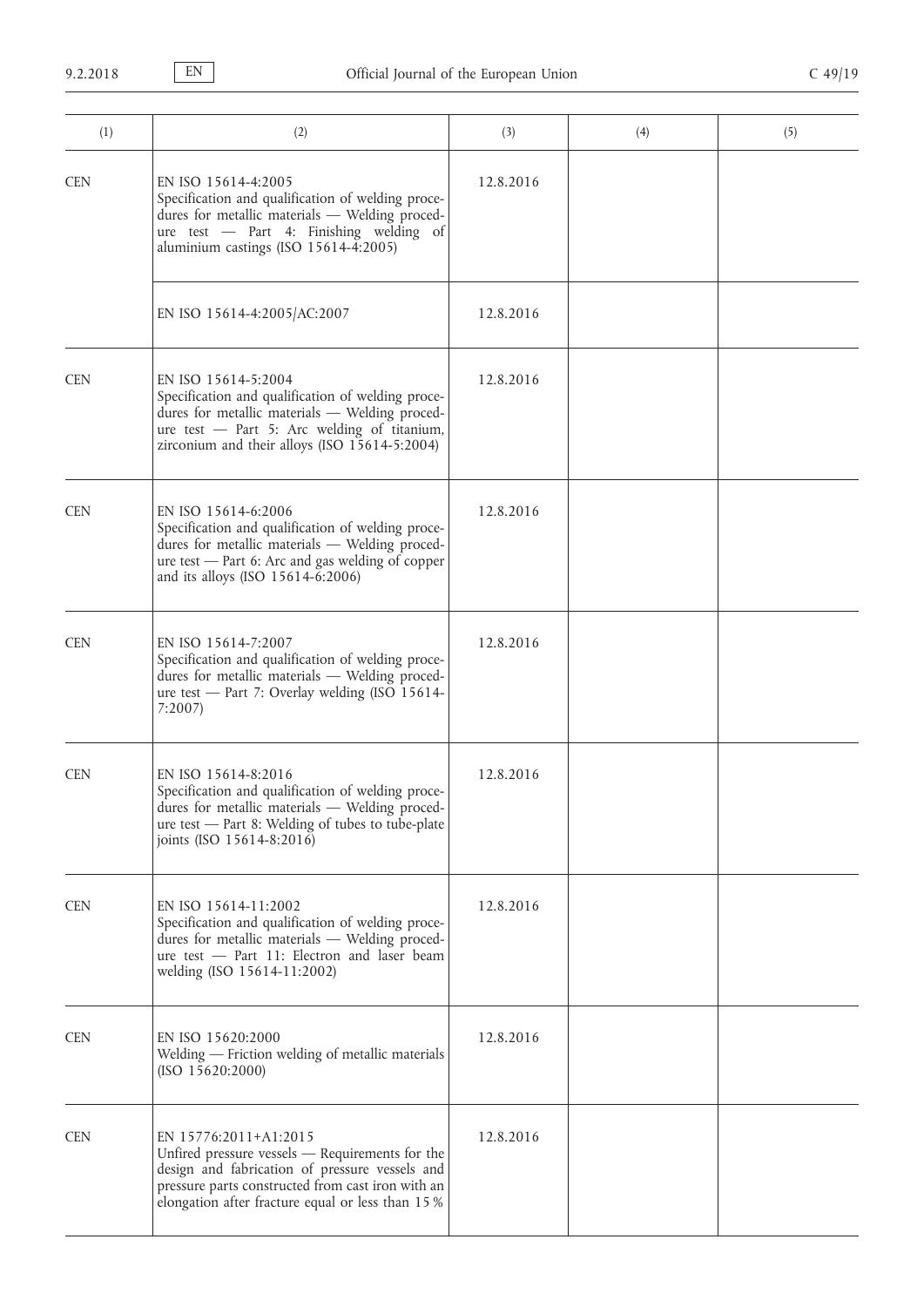| (1)        | (2)                                                                                                                                                                    | (3)        | (4)                        | (5)                               |
|------------|------------------------------------------------------------------------------------------------------------------------------------------------------------------------|------------|----------------------------|-----------------------------------|
| <b>CEN</b> | EN ISO 16135:2006<br>Industrial valves - Ball valves of thermoplastics<br>materials (ISO 16135:2006)                                                                   | 12.8.2016  |                            |                                   |
| <b>CEN</b> | EN ISO 16136:2006<br>Industrial valves - Butterfly valves of thermo-<br>plastics materials (ISO 16136:2006)                                                            | 12.8.2016  |                            |                                   |
| <b>CEN</b> | EN ISO 16137:2006<br>Industrial valves - Check valves of thermo-<br>plastics materials (ISO 16137:2006)                                                                | 12.8.2016  |                            |                                   |
| <b>CEN</b> | EN ISO 16138:2006<br>Industrial valves - Diaphragm valves of thermo-<br>plastics materials (ISO 16138:2006)                                                            | 12.8.2016  |                            |                                   |
| <b>CEN</b> | EN ISO 16139:2006<br>Industrial valves - Gate valves of thermoplastics<br>materials (ISO 16139:2006)                                                                   | 12.8.2016  |                            |                                   |
| <b>CEN</b> | EN 16767:2016<br>Industrial valves - Steel and cast iron check<br>valves                                                                                               | 12.8.2016  |                            |                                   |
| <b>CEN</b> | EN ISO 21009-2:2015<br>Cryogenic vessels - Static vacuum insulated<br>vessels - Part 2: Operational requirements (ISO<br>21009-2:2015)                                 | 12.8.2016  |                            |                                   |
| <b>CEN</b> | EN ISO 21013-3:2016<br>Cryogenic vessels - Pressure-relief accessories<br>for cryogenic service - Part 3: Sizing and<br>capacity determination (ISO 21013-3:2016)      | 12.8.2016  |                            |                                   |
| <b>CEN</b> | EN ISO 21028-1:2016<br>Cryogenic vessels - Toughness requirements for<br>materials at cryogenic temperature - Part 1:<br>Temperatures below - 80 °C (ISO 21028-1:2016) | 17.11.2017 | EN 1252-1:1998<br>Note 2.1 | The date of this pub-<br>lication |
| <b>CEN</b> | EN ISO 21787:2006<br>Industrial valves — Globe valves of thermoplas-<br>tics materials (ISO 21787:2006)                                                                | 12.8.2016  |                            |                                   |

 $\binom{1}{1}$ ) ESO: European standardisation organisation:

— CEN: Avenue Marnix/Marnixlaan 17, 1000 Bruxelles/Brussel, BELGIQUE/BELGIË; tel. +32 25500811; fax +32 25500819 [\(http://www.cen.eu\)](http://www.cen.eu) — Cenelec: Avenue Marnix/Marnixlaan 17, 1000 Bruxelles/Brussel, BELGIQUE/BELGIË; tel. +32 25196871; fax +32 25196919 ([http://www.](http://www.cenelec.eu) [cenelec.eu\)](http://www.cenelec.eu)

— ETSI: 650 route des Lucioles, 06921 Sophia Antipolis, FRANCE; tel. +33 492944200; fax +33 493654716 [\(http://www.etsi.eu\)](http://www.etsi.eu)

Note 1: Generally the date of cessation of presumption of conformity will be the date of withdrawal ('dow'), set by the European standardisation organisation, but attention of users of these standards is drawn to the fact that in certain exceptional cases this can be otherwise.